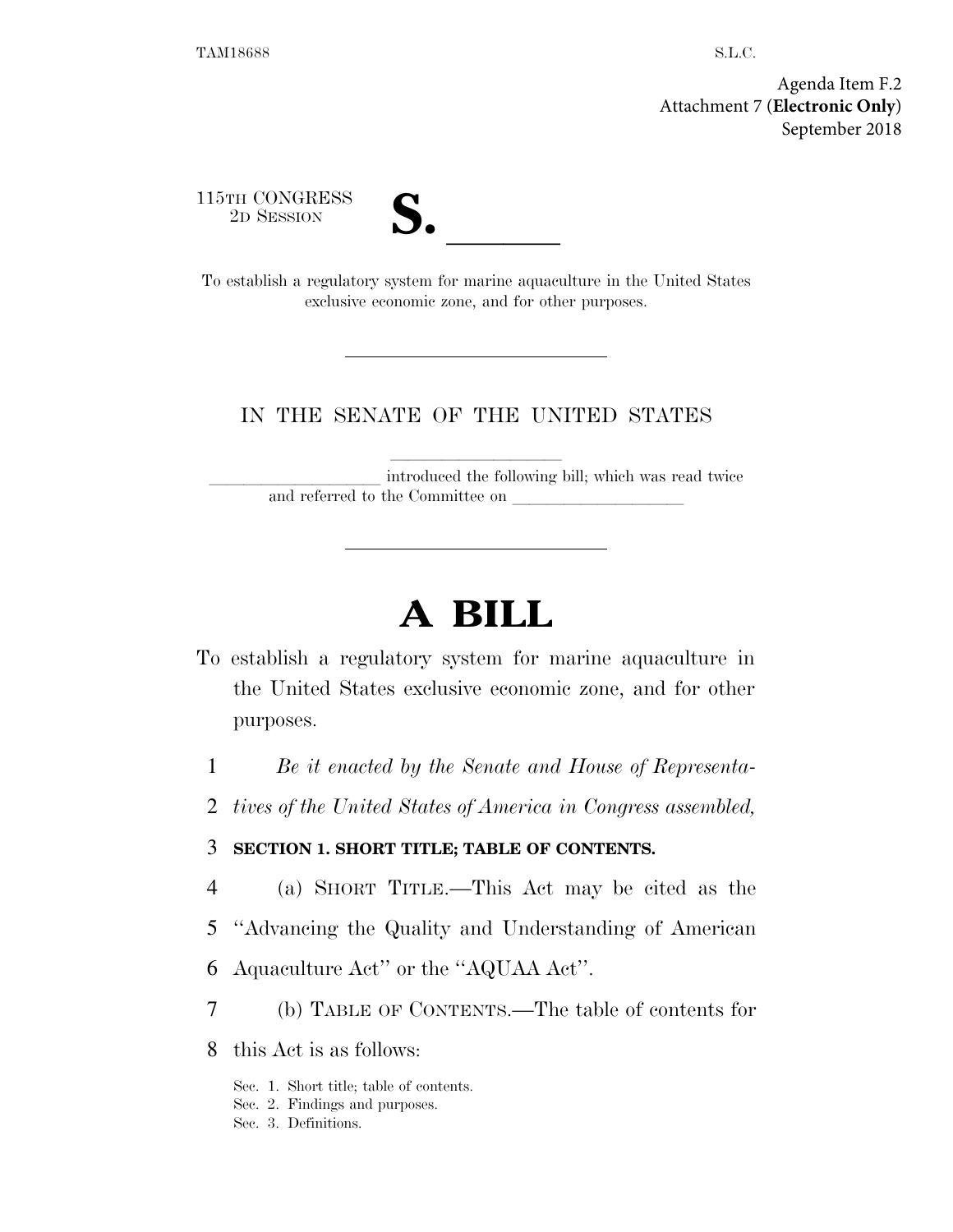- Sec. 4. Office of Marine Aquaculture.
- Sec. 5. Administration.
- Sec. 6. Offshore aquaculture permits.
- Sec. 7. Restrictions on offshore aquaculture activities.
- Sec. 8. Recordkeeping and access to information.
- Sec. 9. Programmatic environmental impact statement.
- Sec. 10. Environmental and Management standards.
- Sec. 11. Research and development grant program.
- Sec. 12. Enforcement.
- Sec. 13. Authorization of appropriations.

#### 1 **SEC. 2. FINDINGS AND PURPOSES.**

2 (a) FINDINGS.—Congress finds the following:

 (1) There is increasing interest within the United States in developing commercial marine aquaculture, in order to provide nutritious, sustain- able seafood for domestic consumption and export to global markets.

8 9 10 11 12 13 (2) There is **a need for a <sub>no</sub>** Federal program in the United States that specifically provides a comprehensive, nationwide permitting system for, or management of, marine aquaculture facilities in the exclusive eco-nomic zone. (3) Regulatory certainty and security of tenure are needed to 14 make business investment decisions

15 about marine aquaculture.

 (4) Potential economic, environmental, and so- cial benefits can be derived from marine aquaculture technologies. To balance those benefits against con- cerns about environmental and socioeconomic im-pacts, additional research and development is needed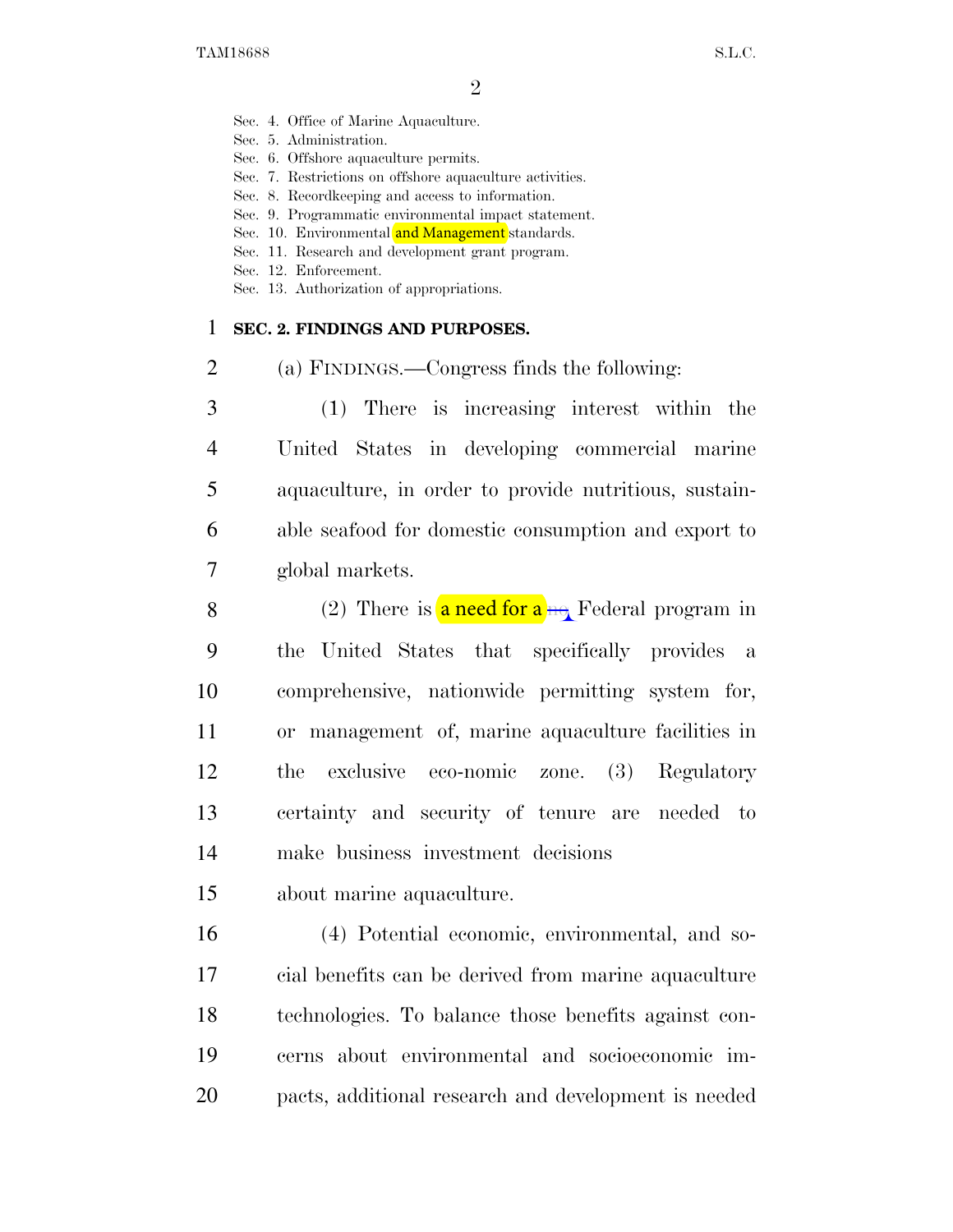to adequately assess the potential for adverse im- pacts on the environment and coastal communities, to develop tools and practices for proper siting and operation of marine aquaculture facilities, and to en- sure that those impacts, if any, can be mitigated through improvements of marine aquaculture tech-nologies.

 (5) The United States is the leading global net importer of fish and fishery products, with over 90 percent of the seafood consumed in the United States, by value, imported from other countries, about 50 percent of which is derived from aqua- culture. The United States, as a result, runs a sub-stantial trade deficit in seafood.

 (6) Increasing the overall effectiveness and pro- ductivity of Federal aquaculture research, technology transfer, and assistance programs is coordinated by the Interagency Working Group on Aquaculture (re- ferred to in this section as ''IWGA'' and formerly known as the Joint Subcommittee on Aquaculture), which was created by Congress in the National Aquaculture Act of 1980 (Public Law 96–362). The IWGA is chaired by the Department of Agriculture, with vice-chairs from the Department of Commerce and the Department of the Interior, and reports to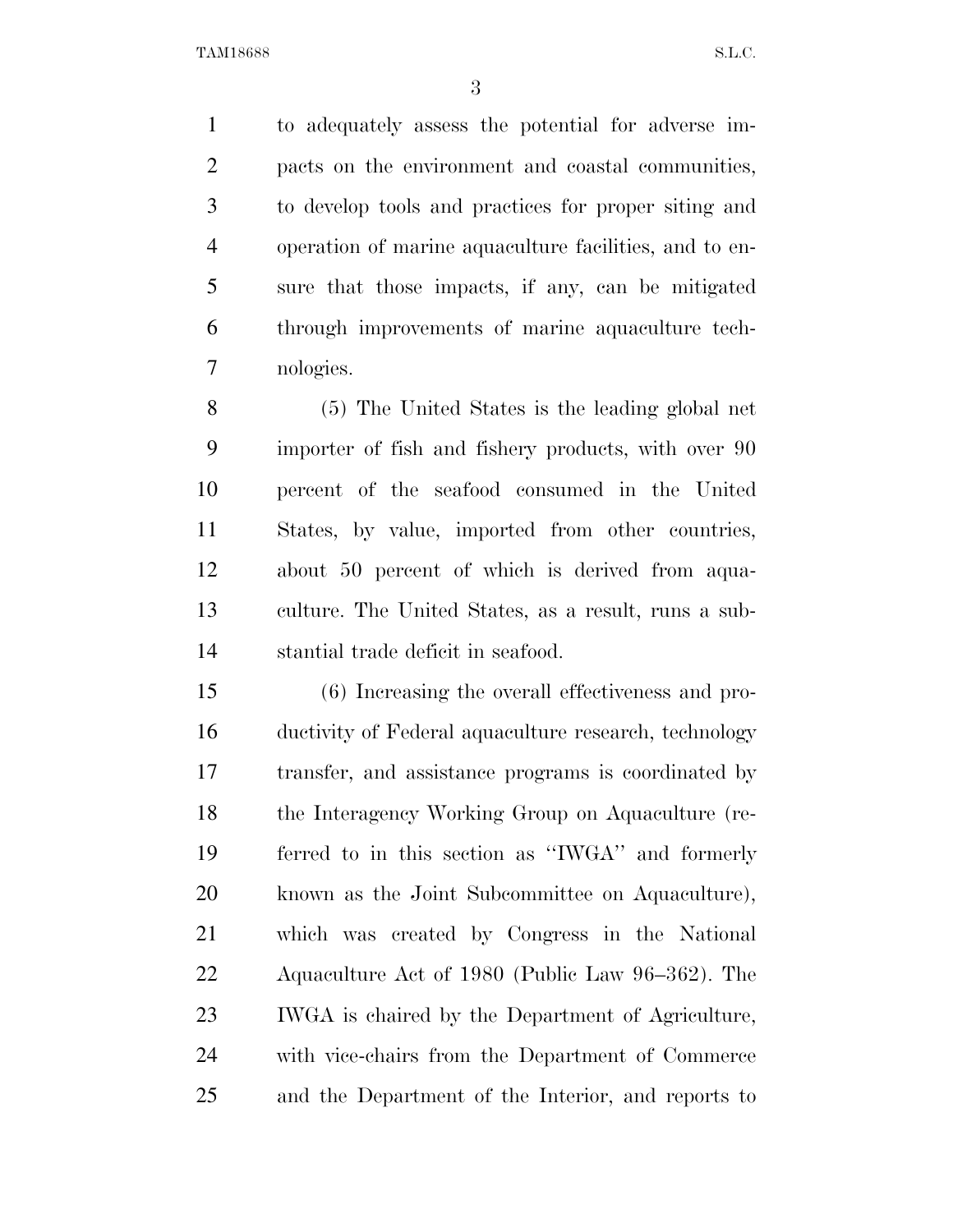| $\mathbf{1}$   | the Committee on Science of the National Science       |
|----------------|--------------------------------------------------------|
| $\overline{2}$ | and Technology Council. The IWGA addresses issues      |
| 3              | of national scope and importance and may form na-      |
| 4              | tional task forces or special projects to facilitate a |
| 5              | coordinated, systematic approach to addressing crit-   |
| 6              | ical issues and needs.                                 |
| 7              | (7) As affirmed by Congress in the National            |
| 8              | Aquaculture Act of 1980 (Public Law 96–362), ma-       |
| 9              | rine aquaculture conducted in Federal waters is in     |
| 10             | the public interest.                                   |
| 11             | (b) PURPOSES.—The purposes of this Act are—            |
| 12             | (1) to support the development of a sustainable        |
| 13             | marine aquaculture industry in the United States;      |
| 14             | (2) to safeguard the marine environment, wild fish     |
| 15             | stocks, and our coastal communities;                   |
| 16             | (3) to support research and technology develop-        |
| 17             | ment to further these goals;                           |
| 18             | (4) to provide new jobs and to support existing        |
| 19             | jobs within the seafood industry of the United         |
| 20             | States, including jobs for watermen, processors, and   |
| $2+$           | other traditional fishing industry partners; and       |
| 22             | (5) to reduce the United States' seafood trade         |
| 23             | deficit by expanding the domestic supply of seafood    |
| 24             | through the production of marine aquaculture.          |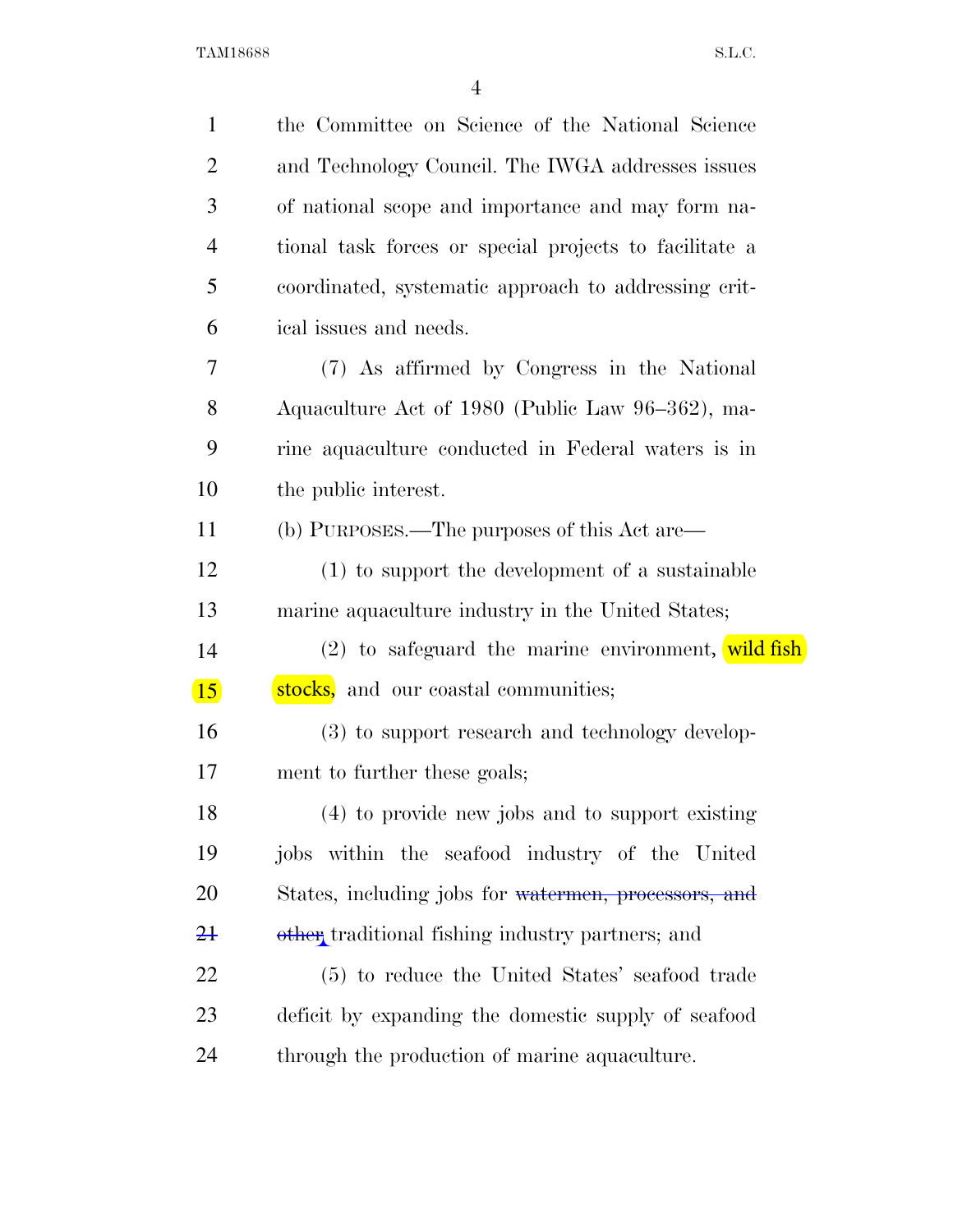# **SEC. 3. DEFINITIONS.**

In this Act:

 (1) COASTAL STATE.—Except as otherwise spe- cifically provided, the term ''coastal State'' has the meaning given the term ''coastal state'' in section 304(4) of the Coastal Zone Management Act of 1972 (16 U.S.C. 1453(4)). (2) CULTURED SPECIES.—The term ''cultured species'' means— (A) any finfish, mollusk, crustacean, aquatic plant, alga, echinoderm, zooplankton, diadromous species, or other marine species propagated and reared for marine aquaculture, excluding marine mammals and birds; or (B) a natural set of mussels or other spe- cies described in subparagraph (A) that provide seed for certain types of aquaculture practices, 18 such as rope culture for mussels. 19 (3) EXCLUSIVE ECONOMIC ZONE.— (A) IN GENERAL.—Unless otherwise speci- fied by the President in the public interest in a writing published in the Federal Register, the term ''exclusive economic zone'' means a zone, the outer boundary of which is 200 nautical miles from the baseline from which the breadth of the territorial sea is measured (except as es-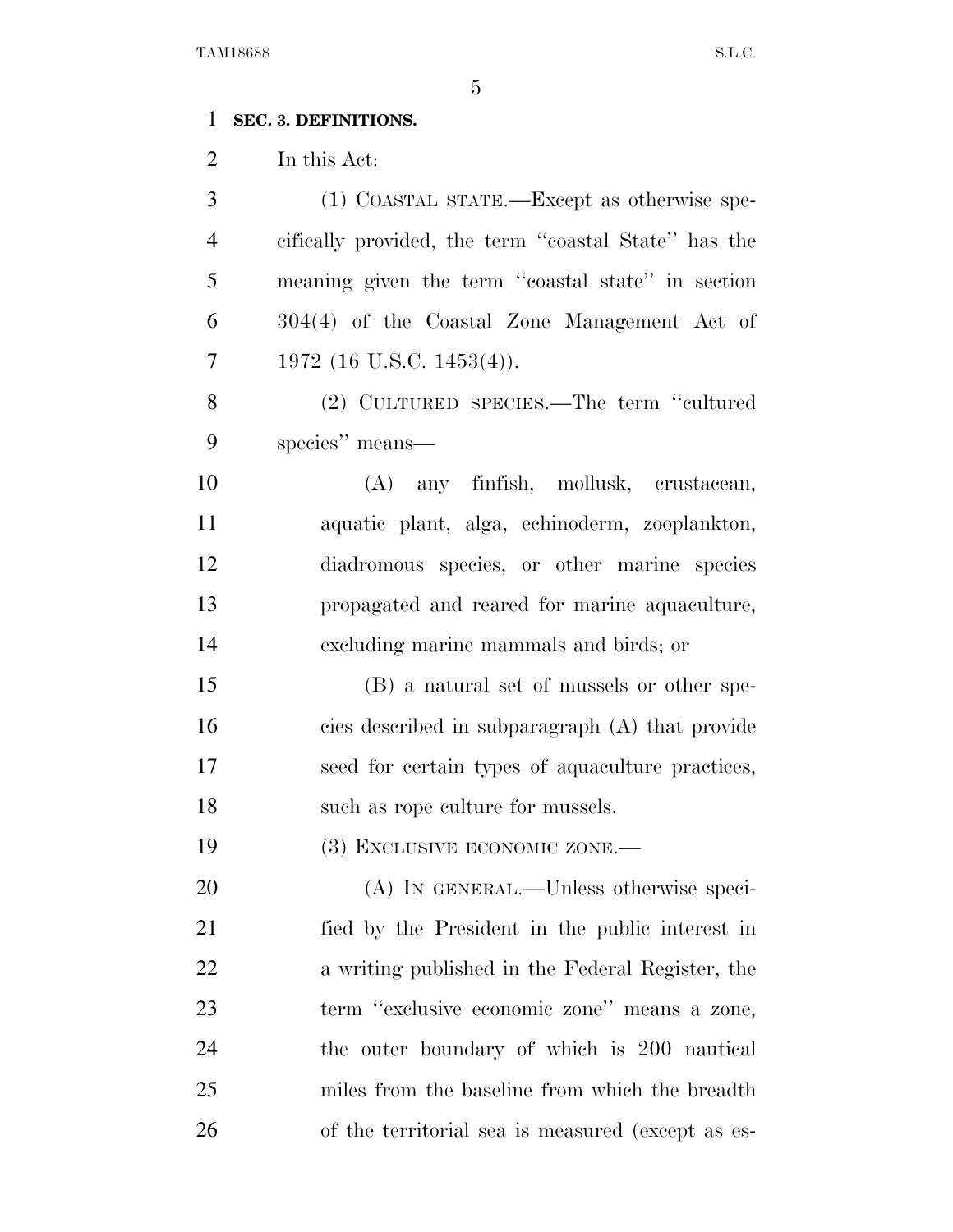| $\mathbf{1}$   | tablished by a maritime boundary treaty in       |
|----------------|--------------------------------------------------|
| $\overline{2}$ | or being provisionally applied by the<br>force   |
| 3              | United States or, in the absence of such a trea- |
| $\overline{4}$ | ty, where the distance between the United        |
| 5              | States and another country is less than 400      |
| 6              | nautical miles, a line equidistant between the   |
| 7              | United States and the other country).            |
| 8              | (B) INNER BOUNDARY.—Without affecting            |
| 9              | any Presidential Proclamation with regard to     |
| 10             | the establishment of the United States terri-    |
| 11             | torial sea or exclusive economic zone, the inner |
| 12             | boundary of the exclusive economic zone is—      |
| 13             | (i) in the case of the coastal States, a         |
| 14             | line coterminous with the seaward bound-         |
| 15             | ary of each such State, as described in sec-     |
| 16             | tion 4 of the Submerged Lands Act (43)           |
| 17             | U.S.C. $1312$ );                                 |
| 18             | (ii) in the case of Puerto Rico, a line          |
| 19             | marine leagues from the coastline of<br>$3^-$    |
| 20             | Puerto Rico;                                     |
| 21             | (iii) in the case of American Samoa,             |
| 22             | the Virgin Islands, and Guam, a line 3 ge-       |
| 23             | miles from the coastlines<br>ographic<br>οf      |
| 24             | American Samoa, the Virgin Islands, or           |
| 25             | Guam, respectively;                              |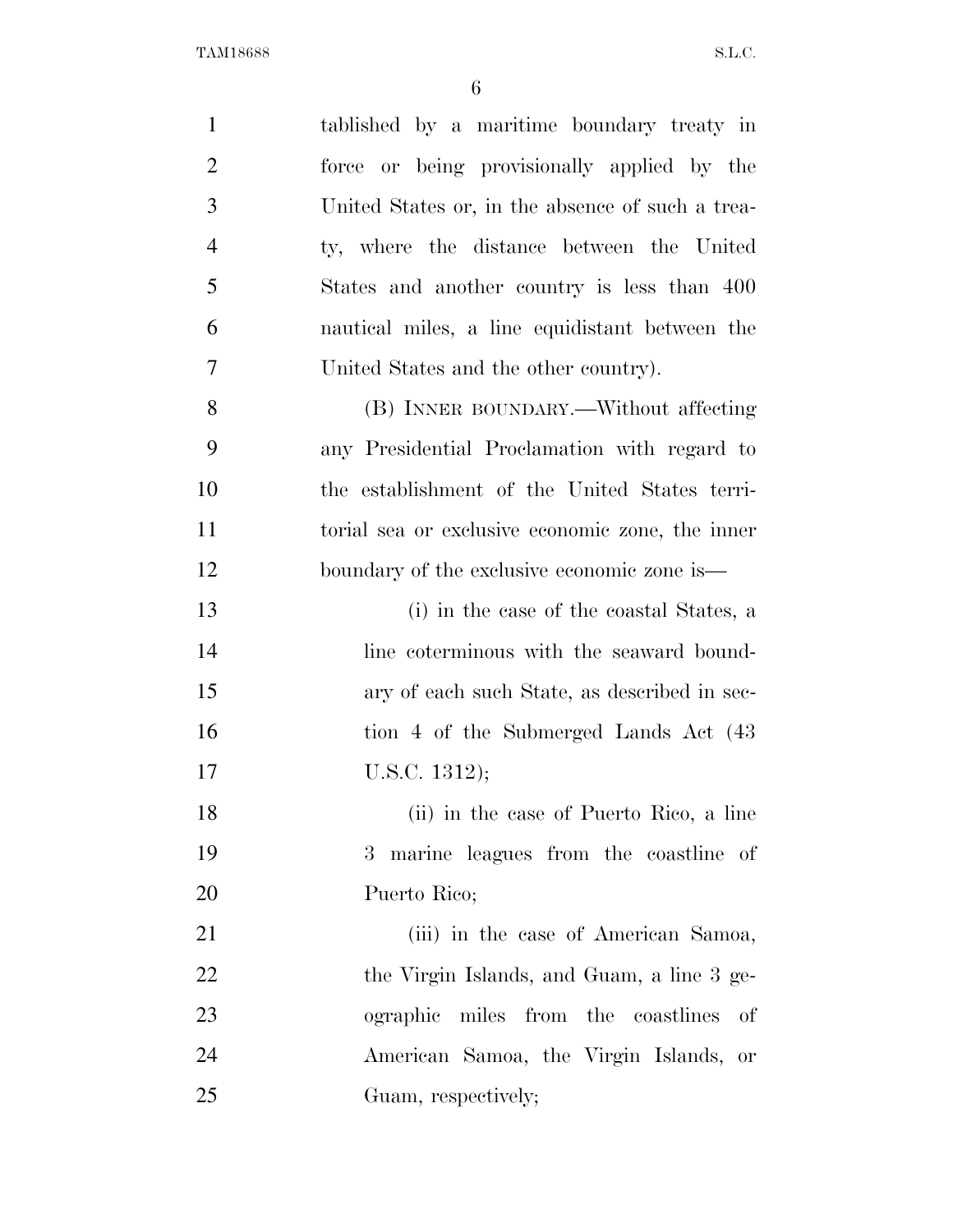| $\mathbf{1}$   | (iv) in the case of the Commonwealth                   |
|----------------|--------------------------------------------------------|
| $\overline{2}$ | of the Northern Mariana Islands—                       |
| 3              | (I) the coastline of the Common-                       |
| $\overline{4}$ | wealth of the Northern Mariana Is-                     |
| 5              | lands, until the Commonwealth of the                   |
| 6              | Northern Mariana Islands is granted                    |
| 7              | authority by the United States to reg-                 |
| 8              | ulate all fishing to a line seaward of                 |
| 9              | its coastline; and                                     |
| 10             | $(\Pi)^{\mathsf{T}}$<br>upon the United States         |
| 11             | grant of such authority, the line es-                  |
| 12             | tablished by such grant of authority;                  |
| 13             | <b>or</b>                                              |
| 14             | (v) for any possession of the United                   |
| 15             | States not under clause (ii), (iii), or (iv),          |
| 16             | the coastline of such possession.                      |
| 17             | (C) CONSTRUCTION.—Nothing in this defi-                |
| 18             | nition may be construed to diminish the author-        |
| 19             | ity of the Department of Defense, the Depart-          |
| 20             | ment of the Interior, or any other Federal de-         |
| 21             | partment or agency.                                    |
| 22             | (4) LESSEE.—The term "lessee" means any                |
| 23             | party to a lease, right-of-use and easement, or right- |
| 24             | of-way, or an approved assignment thereof, issued      |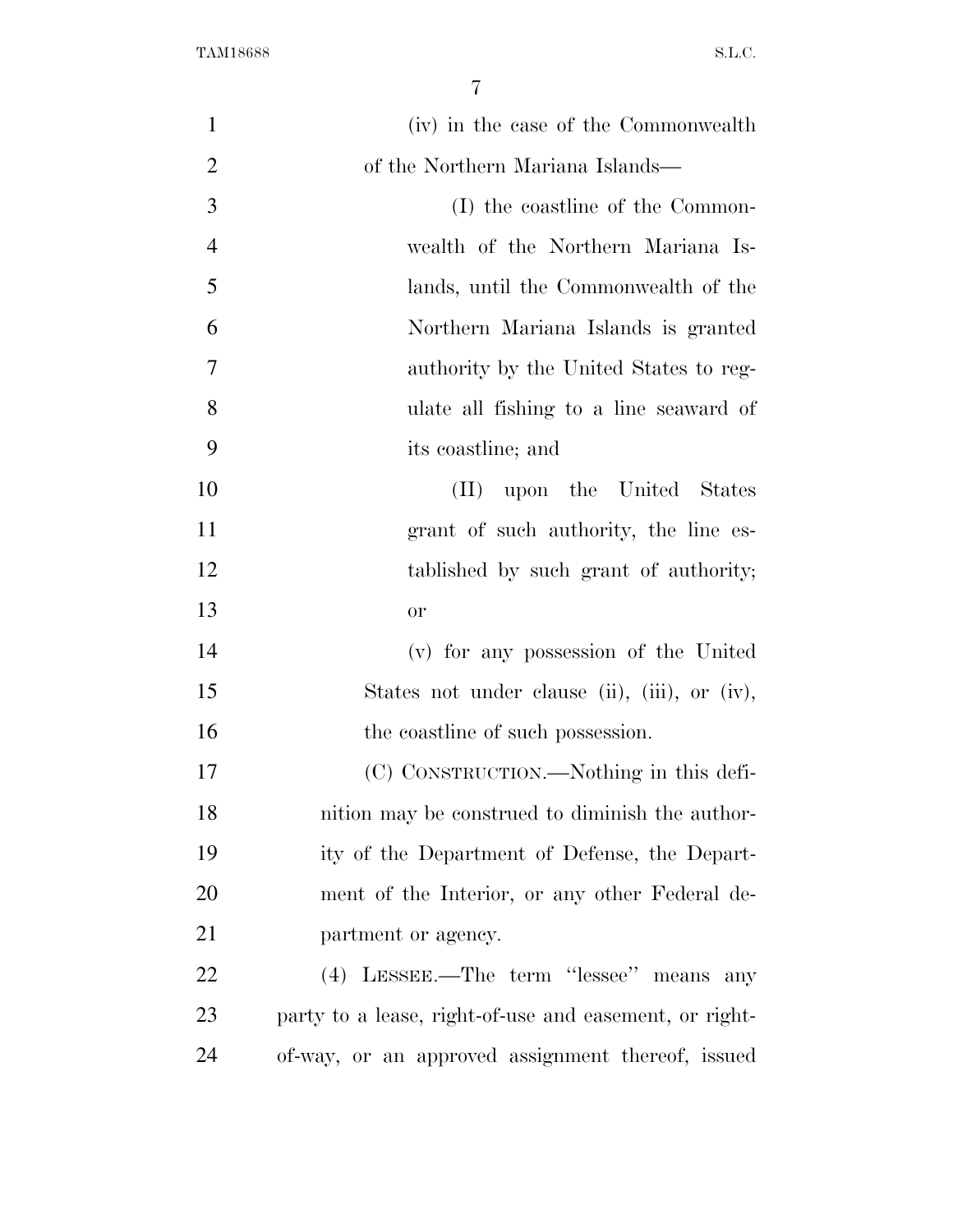pursuant to the Outer Continental Shelf Lands Act (43 U.S.C. 1331 et seq.).

 (5) MARINE AQUACULTURE.—The term ''ma- rine aquaculture'' means any activity involved in the propagation, rearing, or attempted propagation or rearing, of cultured species in saltwater or brackish water conditions in the exclusive economic zone, State waters, coastal waters, estuaries, or land-based facilities, including recirculating saltwater facilities directly supporting such activities.

 (6) OFFSHORE AQUACULTURE.—The term ''off- shore aquaculture'' means any activities involved in the propagation, rearing, or attempted propagation or rearing, of cultured species in the exclusive eco-nomic zone.

 (7) OFFSHORE AQUACULTURE FACILITY.—The term ''offshore aquaculture facility'' means—

 (A) an installation or structure used, in whole or in part, for offshore aquaculture; or

 (B) an area of the seabed, water column, or the sediment used for offshore aquaculture. (8) SECRETARY.—Except as otherwise specifi- cally provided, the term ''Secretary'' means the Sec- retary of Commerce, acting through the Under Sec-retary of Commerce for Oceans and Atmosphere.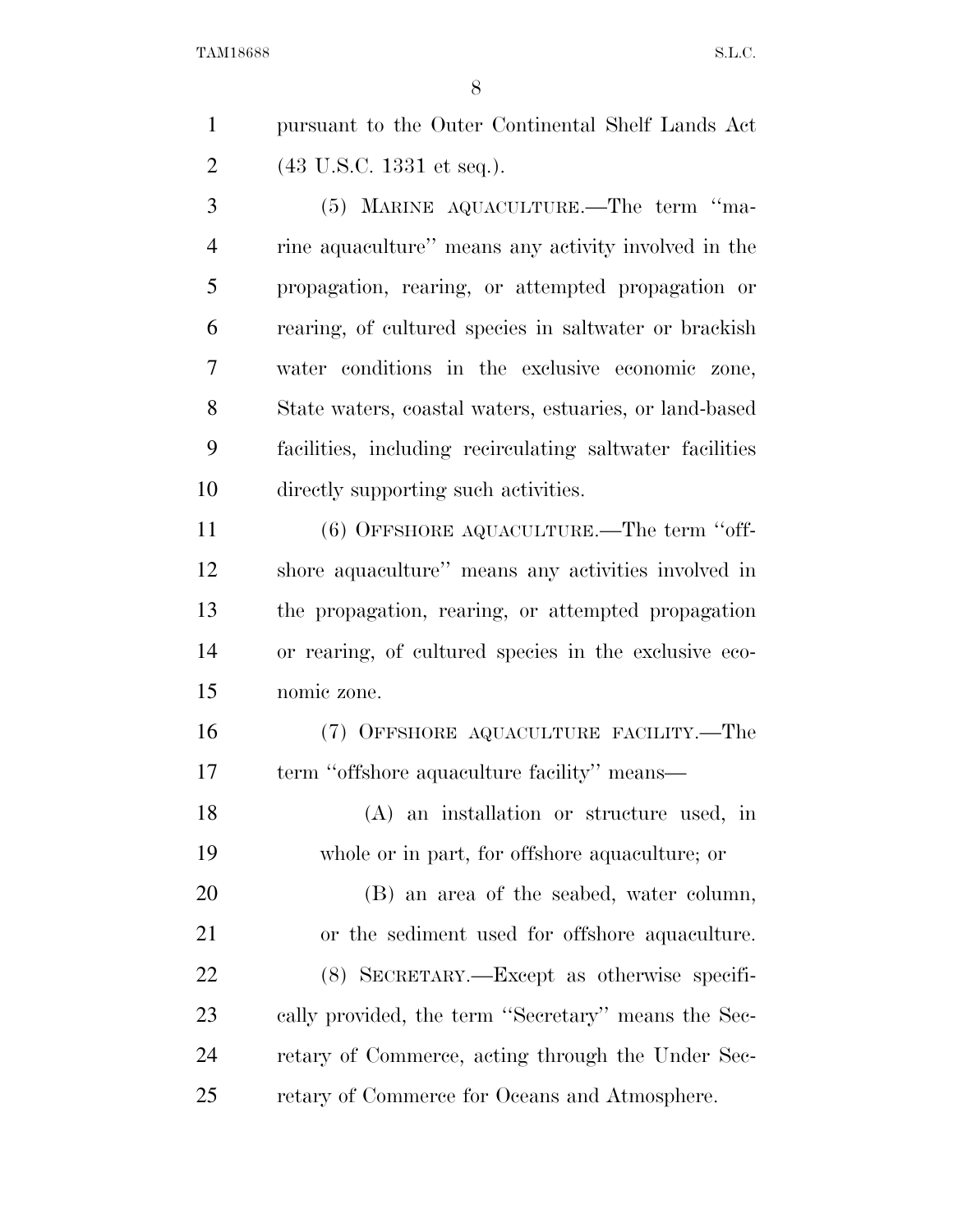# **SEC. 4. OFFICE OF MARINE AQUACULTURE.**

 (a) OFFICE OF MARINE AQUACULTURE.—The Sec- retary shall establish and provide resources to an Office of Marine Aquaculture within the National Marine Fish- eries Service at the National Oceanic and Atmospheric Ad- ministration headquarters, including presence in each of the regional fisheries offices of the National Oceanic and Atmospheric Administration.

 (b) DUTIES.—The Office of Marine Aquaculture shall—

 (1) coordinate regulatory, scientific, outreach, and international issues related to aquaculture with- in the National Oceanic and Atmospheric Adminis-tration;

 (2) coordinate the National Oceanic and Atmos- pheric Administration's aquaculture activities, in col- laboration with the Office of Oceanic and Atmos-pheric Research and the National Ocean Service;

 (3) support existing aquaculture outreach, edu- cation, extension services, and training efforts, such as those from the National Sea Grant College Pro- gram and the National Oceanic and Atmospheric Administration Regional Aquaculture Coordinators;

 (4) provide opportunities for engagement with owners and operators of offshore aquaculture facili-ties, fishery management councils, conservation or-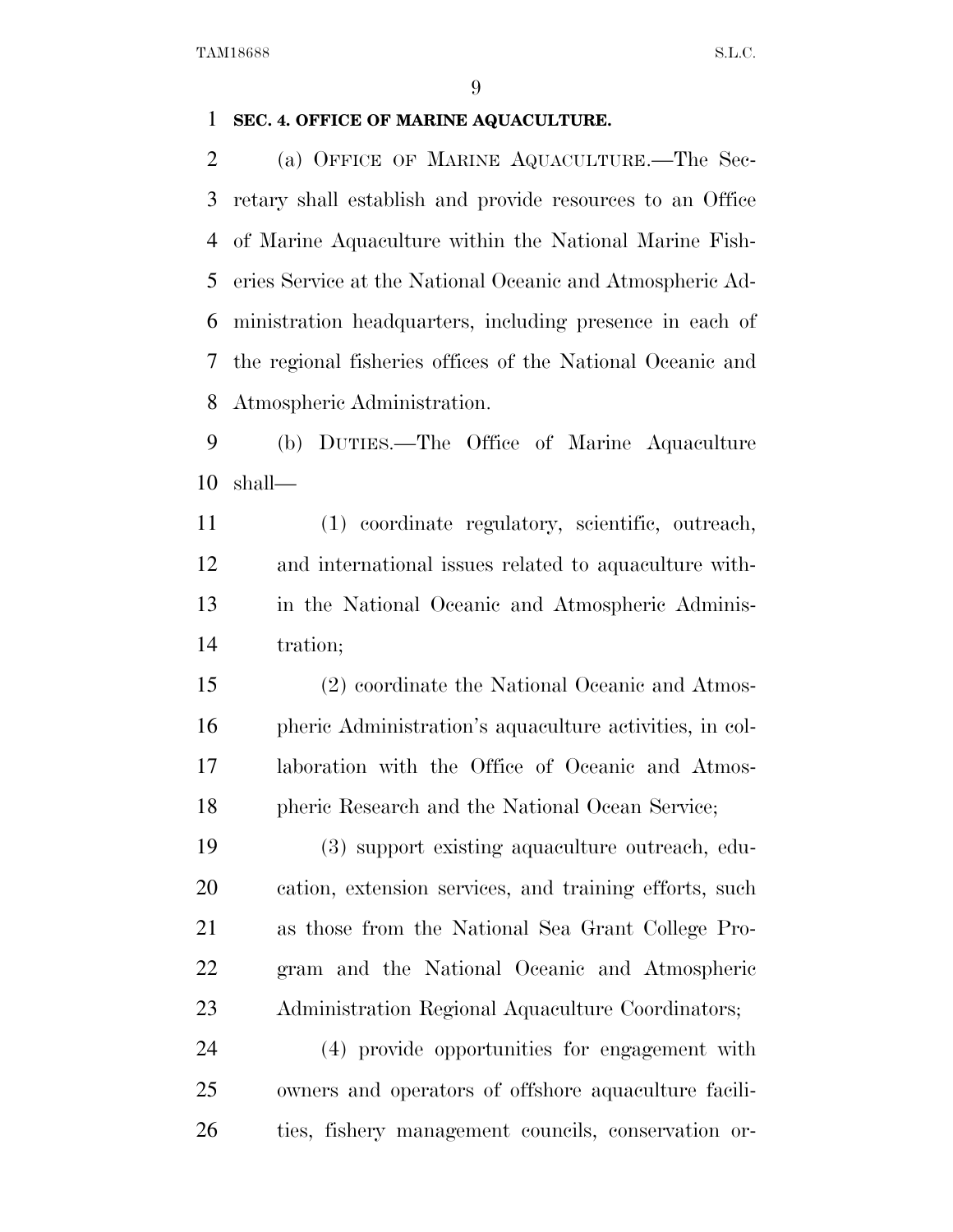| $\mathbf{1}$   | ganizations, fisheries associations, State govern-          |
|----------------|-------------------------------------------------------------|
| $\overline{2}$ | ments, and other interested stakeholders;                   |
| 3              | (5) administer the research and development                 |
| $\overline{4}$ | grant program under section 11;                             |
| 5              | (6) organize through each regional fisheries of-            |
| 6              | fice a network of regional experts and Federal agen-        |
| 7              | cy contacts, in coordination with relevant organiza-        |
| 8              | tions (including the National Sea Grant College Pro-        |
| 9              | gram, the Department of Agriculture Regional                |
| 10             | Aquaculture Centers, land-grant universities, and           |
| 11             | the Cooperative Extension System of the Depart-             |
| 12             | ment of Agriculture) to provide technical expertise         |
| 13             | and extension services on marine aquaculture and            |
| 14             | information on Federal permit requirements;                 |
| 15             | (7) maintain supporting aquaculture divisions               |
| 16             | in each of the regional fisheries offices of the Na-        |
| 17             | tional Oceanic and Atmospheric Administration; and          |
| 18             | (8) administer at least 1 Administration Re-                |
| 19             | gional Aquaculture Coordinator in each of the 6 Na-         |
| 20             | tional Marine Fisheries regions, which shall be lo-         |
| 21             | cated at a regional office in the respective region.        |
| 22             | (c) AQUACULTURE SUBCOMMITTEE.—The Office of                 |
| 23             | Marine Aquaculture shall coordinate its activities with the |
| 24             | aquaculture advisory board of the Marine Fisheries Advi-    |
| 25             | sory Committee. The Marine Fisheries Advisory Com-          |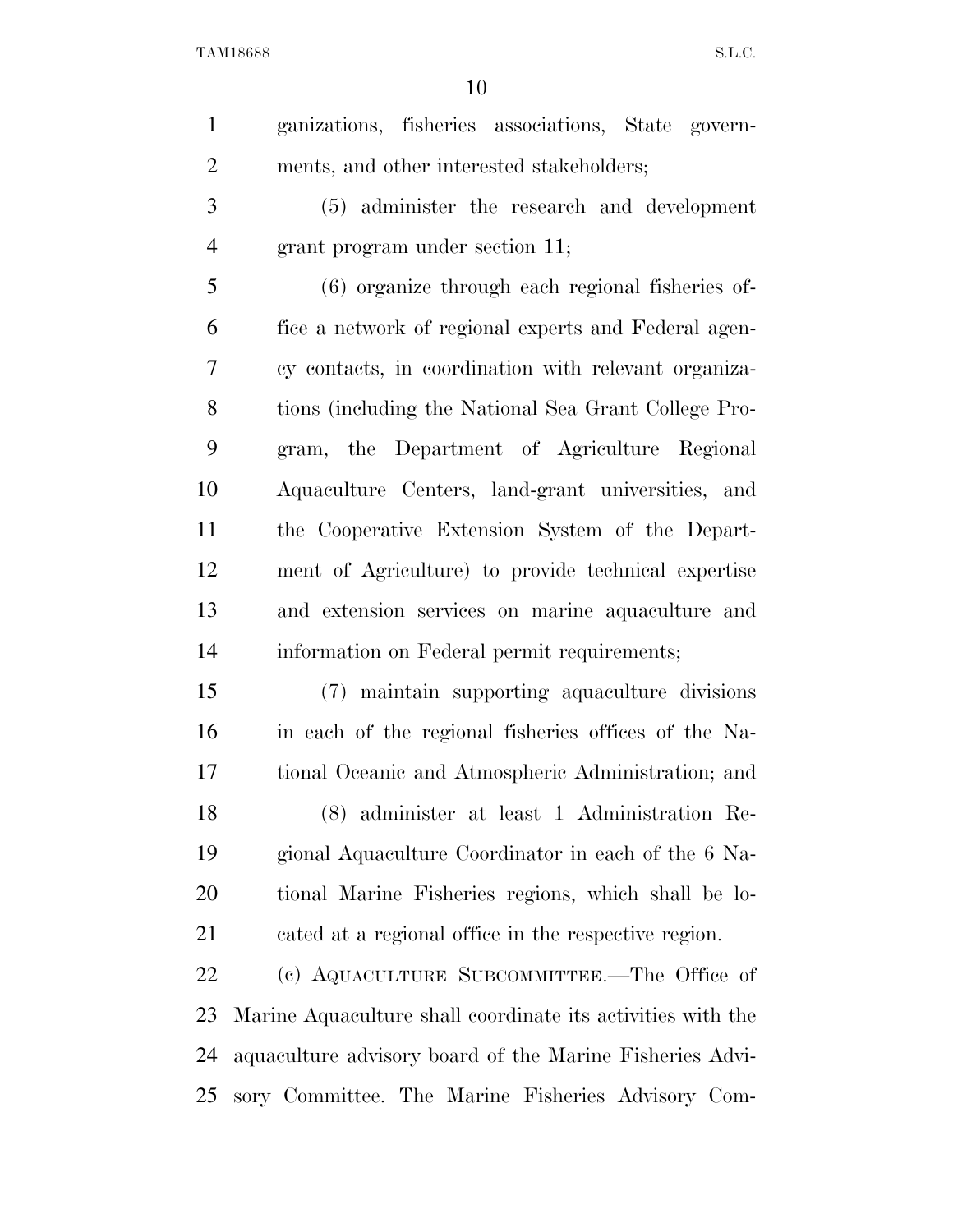mittee shall designate the ''Aquaculture Subcommittee'' as a permanent, standing committee to serve as an external board to advise the Secretary on aquaculture. The Aqua- culture Subcommittee shall coordinate with the National Sea Grant Advisory Board, as appropriate.

#### **SEC. 5. ADMINISTRATION.**

 (a) NOAA AUTHORITY.—The National Oceanic and Atmospheric Administration shall serve as the lead Fed- eral agency for purposes of providing information on Fed- eral permitting requirements for marine aquaculture in State and Federal waters.

 (b) DISCUSSION OF PROPOSED PROJECTS.—For off-13 shore aquaculture in Federal waters, the National Oceanic and Atmospheric Administration shall arrange opportuni- ties for prospective permit applicants to discuss proposed projects with other Federal agencies with Federal permit and review responsibilities prior to submittal of a permit application, and coordinate the efficient application for permits and approvals required by Federal agencies. Noth- ing in this subsection precludes an applicant from con-tacting other relevant Federal agencies directly.

(c) REGULATIONS.—The Secretary shall—

 (1) promulgate regulations, after consulting with relevant Federal agencies, coastal States, regional fishery management councils, and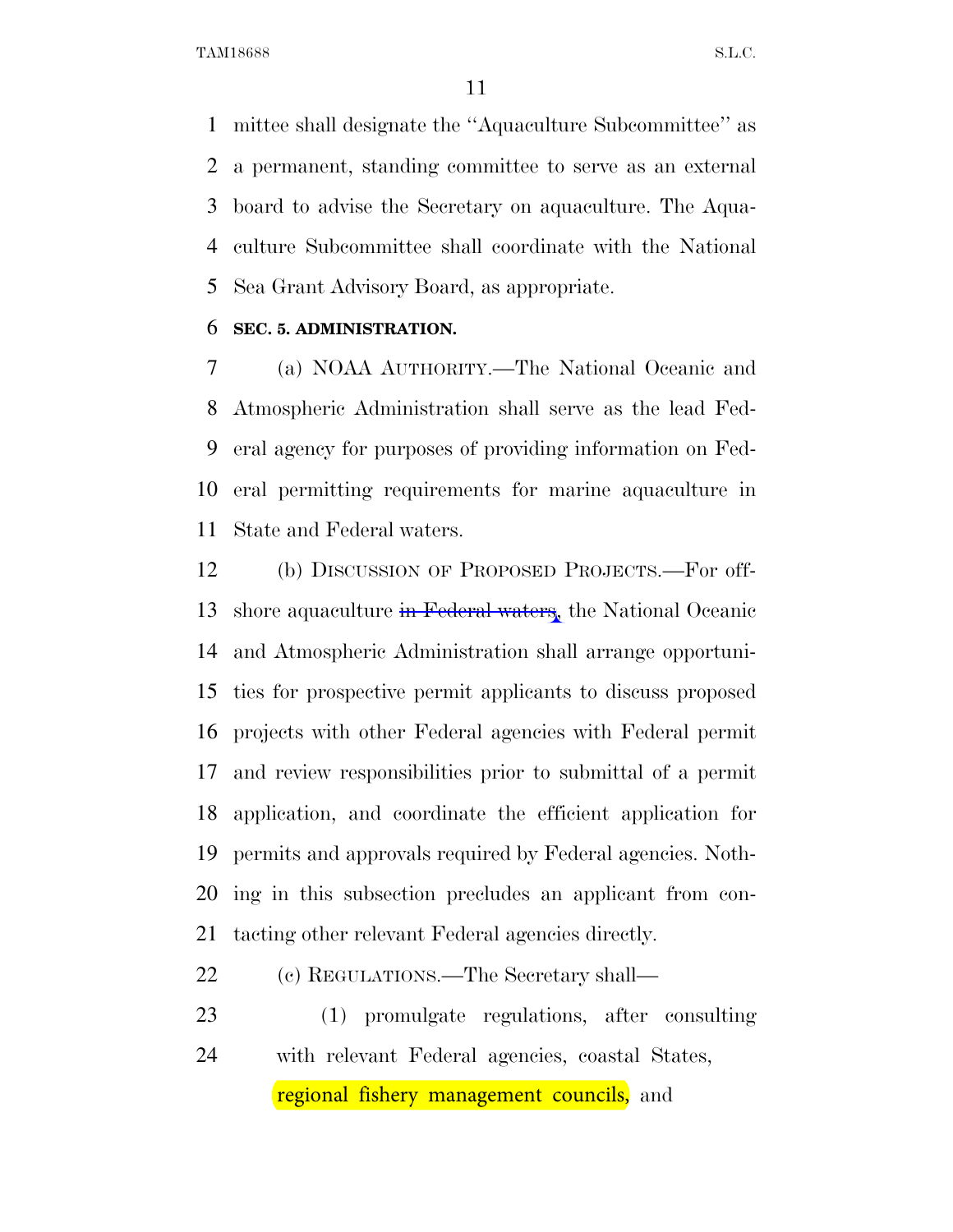| $\mathbf{1}$   | tribal governments to implement this Act, includ- |
|----------------|---------------------------------------------------|
| $\overline{2}$ | $ing$ —                                           |
| 3              | (A) procedures to issue, modify, deny, re-        |
| $\overline{4}$ | voke, or suspend an offshore aquaculture per-     |
| 5              | mit;                                              |
| 6              | (B) procedures to coordinate the offshore         |
| 7              | aquaculture permitting process, with similar or   |
| 8              | complementary activities administered by other    |
| 9              | Federal agencies, tribal governments, and         |
| 10             | coastal States;                                   |
| 11             | (C) procedures to monitor and evaluate            |
| 12             | permit compliance;                                |
| 13             | (D) procedures to transfer an offshore            |
| 14             | aquaculture permit from an original permit        |
| 15             | holder to a person that meets the requirements    |
| 16             | under section $6(a)$ ;                            |
| 17             | (E) procedures to consider public-private         |
| 18             | partnerships;                                     |
| 19             | (F) procedures to minimize, as much as            |
| <b>20</b>      | practicable, conflicts with existing uses in the  |
| 21             | exclusive economic zone; and                      |
| 22             | (G) development of an offshore aqua-              |
| 23             | culture permit that can be issued in accordance   |
| 24             | with the requirements of section 6; and           |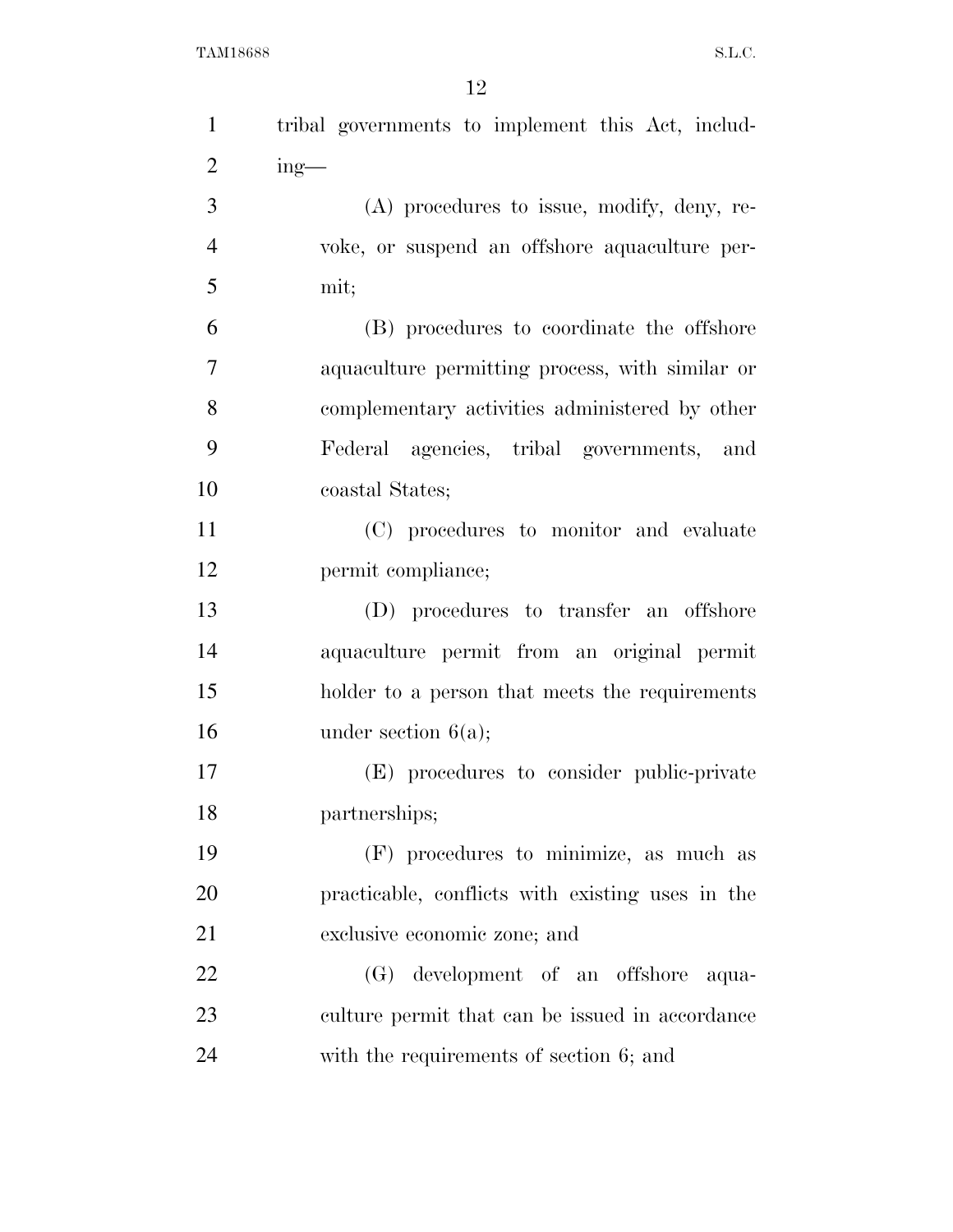(2) promulgate such additional regulations as are necessary and appropriate to carry out this Act. (d) AGREEMENTS.—The Secretary may enter into and perform such contracts, leases, or cooperative agree- ments, and make and receive such grants or funds, as may be necessary to carry out this Act. (e) ASSURANCE OF ANIMAL HEALTH.— (1) IN GENERAL.—Nothing in this section shall affect the authority of the Secretary of Agriculture to carry out the Animal Health Protection Act (7 U.S.C. 8301 et seq.) with respect to cultured species in the exclusive economic zone. (2) CRITERIA FOR PRACTICING VETERINARY MEDICINE IN WATERS OUTSIDE STATE JURISDIC- TION.—A veterinarian may practice veterinary medi- cine in waters outside State jurisdiction if the veteri- narian— (A) is licensed and in good standing to practice veterinary medicine in any State; (B) holds a category II veterinary accredi- tation from the Animal and Plant Health In- spection Service that includes completion of aquatic animal health modules of the Animal and Plant Health Inspection Service; and (A)

Or (B) operate as the lead Federal agency for providing animal health oversight for cultured species in the Exclusive Economic Zone.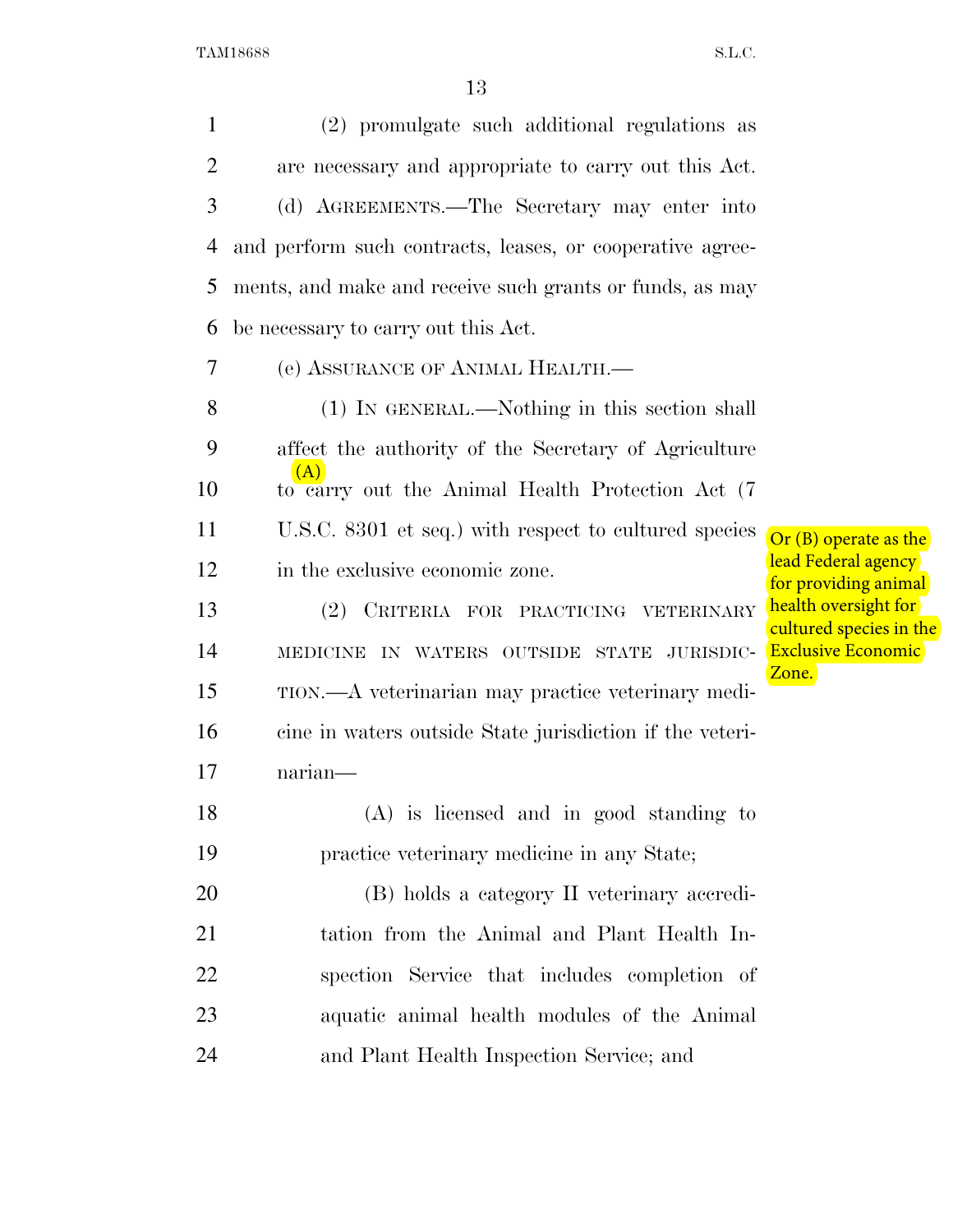| $\mathbf{1}$   | (C) has a valid veterinarian client-patient                          |
|----------------|----------------------------------------------------------------------|
| $\overline{2}$ | relationship with the facility in which he or she                    |
| 3              | is practicing veterinary medicine.                                   |
| 4              | SEC. 6. OFFSHORE AQUACULTURE PERMITS.                                |
| 5              | (a) IN GENERAL.—After the Secretary promulgates                      |
| 6              | final regulations under section $5(c)(1)$ , the Secretary may        |
| 7              | issue an offshore aquaculture permit if the Secretary de-            |
| 8              | termines that—                                                       |
| 9              | (1) the applicant has demonstrated that the off-                     |
| 10             | shore aquaculture facility will be—                                  |
| 11             | (A) maintained in good working order; and                            |
| 12             | (B) operated and sited in a manner that prevents or                  |
| 13             | minimizes adverse impacts on the marine envi-                        |
| 14             | ronment;                                                             |
| 15             | $(2)$ the <b>proposed</b> construction and operation of the off-     |
| 16             | shore a quaculture facility is consistent with national policy goals |
| 17             | and objectives, including sustainable and healthy<br>fisheries,      |
| 18             | maritime shipping, and environmental quality, <b>consistent with</b> |
| <u>19</u>      | section 10; and;                                                     |
| 20             | $(3)$ the proposed offshore aquaculture is com-                      |
| <del>21</del>  | patible with the use of the exclusive economic zone                  |
| <del>22</del>  | for navigation, fishing, resource protection, recre-                 |
| <del>23</del>  | ation, national defense (including military readi-                   |
| 24             | ness), mineral and energy exploration and develop-                   |
| <del>25</del>  | ment, transportation, and other activities within the                |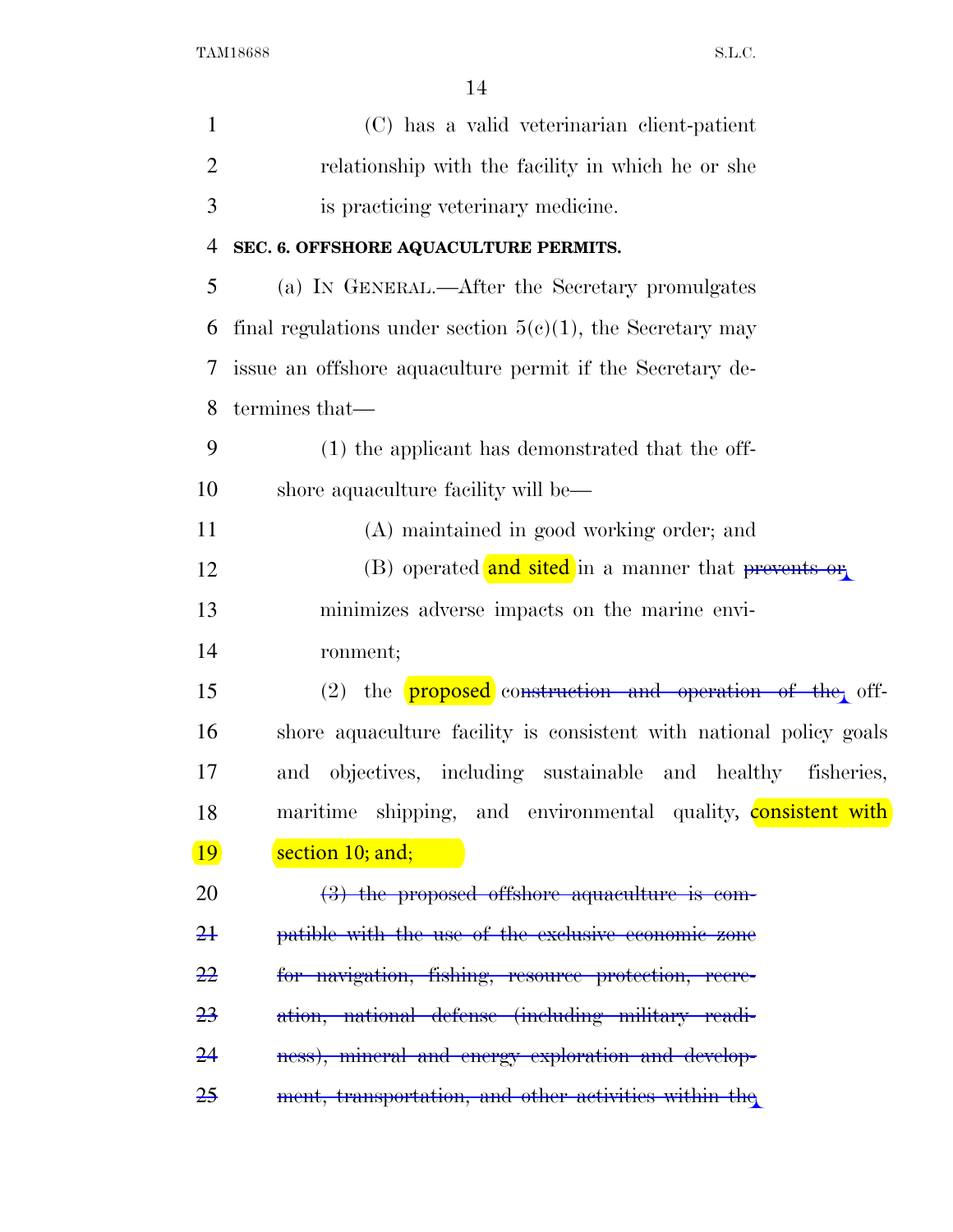| $\mathbf{1}$            | exclusive economic zone following consultation with     |
|-------------------------|---------------------------------------------------------|
| $\overline{2}$          | and concurrence of applicable Federal agencies,         |
| $\overline{\mathbf{3}}$ | coastal States, and regional fishery management         |
| 4                       | councils,                                               |
| 5                       | $(4)$ offshore aquaculture does not interfere with      |
| $\theta$                | conservation management measures under the Mag-         |
| 7                       | nuson-Stevens Fishery Conservation and Manage-          |
| $\frac{8}{9}$           | ment Act and minimizes any potential of losses of       |
| $\boldsymbol{9}$        | fishing access; and                                     |
| 10                      | (5) issuance of the offshore aquaculture permit         |
| 11                      | is not prohibited under section $7(b)$ .                |
| 12                      | (b) AUTHORIZED ACTIVITIES. An offshore aqua-            |
|                         |                                                         |
| 13                      | culture permit holder—                                  |
| 14                      | (1) shall be authorized to conduct offshore             |
| 15                      | aquaculture consistent with this Act (including regu-   |
| 16                      | lations), other applicable provisions of law (including |
| 17                      | regulations), and any terms or conditions prescribed    |
| 18                      | under subsection $(d)(2)$ ; and                         |
| 19                      | (2) may raise specified cultured species in a           |
| 20                      | specific offshore aquaculture facility within a speci-  |
| 21                      | fied area of the exclusive economic zone if the cul-    |
| 22                      | tured species is considered—                            |
| 23                      | (A) native to the region where the aqua-                |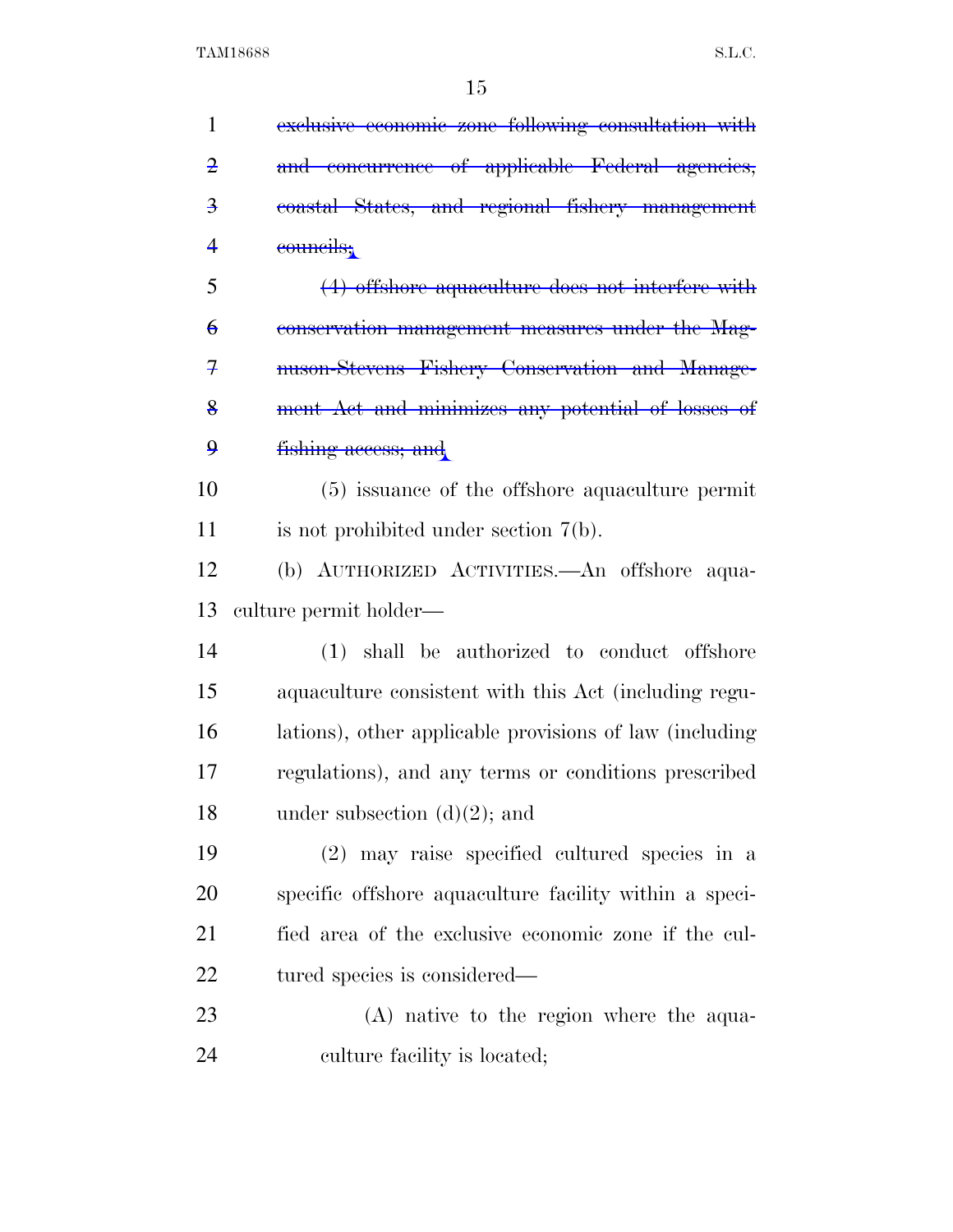| $\mathbf{1}$   | (B) naturalized to the region where the                   |
|----------------|-----------------------------------------------------------|
| $\overline{2}$ | aquaculture facility is located.                          |
| 3              | (C) sterile or otherwise not capable of pro-              |
| $\overline{4}$ | ducing viable offspring; or                               |
| 5              | (D) by the best available science, to not                 |
| 6              | cause undue harm to wild species, habitats, or            |
| 7              | ecosystems in the event of an escape.                     |
| 8              | (c) PERMIT PROCEDURE.—                                    |
| 9              | (1) APPLICATION.—An applicant for a permit                |
| 10             | shall submit an application to the Secretary. The ap-     |
| 11             | plication shall specify—                                  |
| 12             | (A) the proposed location of the offshore                 |
| 13             | aquaculture facility;                                     |
| 14             | (B) the type of operation;                                |
| 15             | (C) the cultured species, or a range of spe-              |
| 16             | cies, to be propagated or reared, or both, at the         |
| 17             | offshore aquaculture facility;                            |
| 18             | (D) the ways in which the permit holder                   |
| 19             | will address potential environmental impacts,             |
| 20             | including invasive species, pathogens, impacts            |
| 21             | on benthic habitat and water quality;                     |
| 22             | (E) a plan to protect the health of the cul-tured species |
| 23             | described in subparagraph (C); including a plan for       |
| 24             | responding to a disease outbreak;                         |
| 25             | (F) such other design, construction, and                  |
|                | operational information, as the Secretary may             |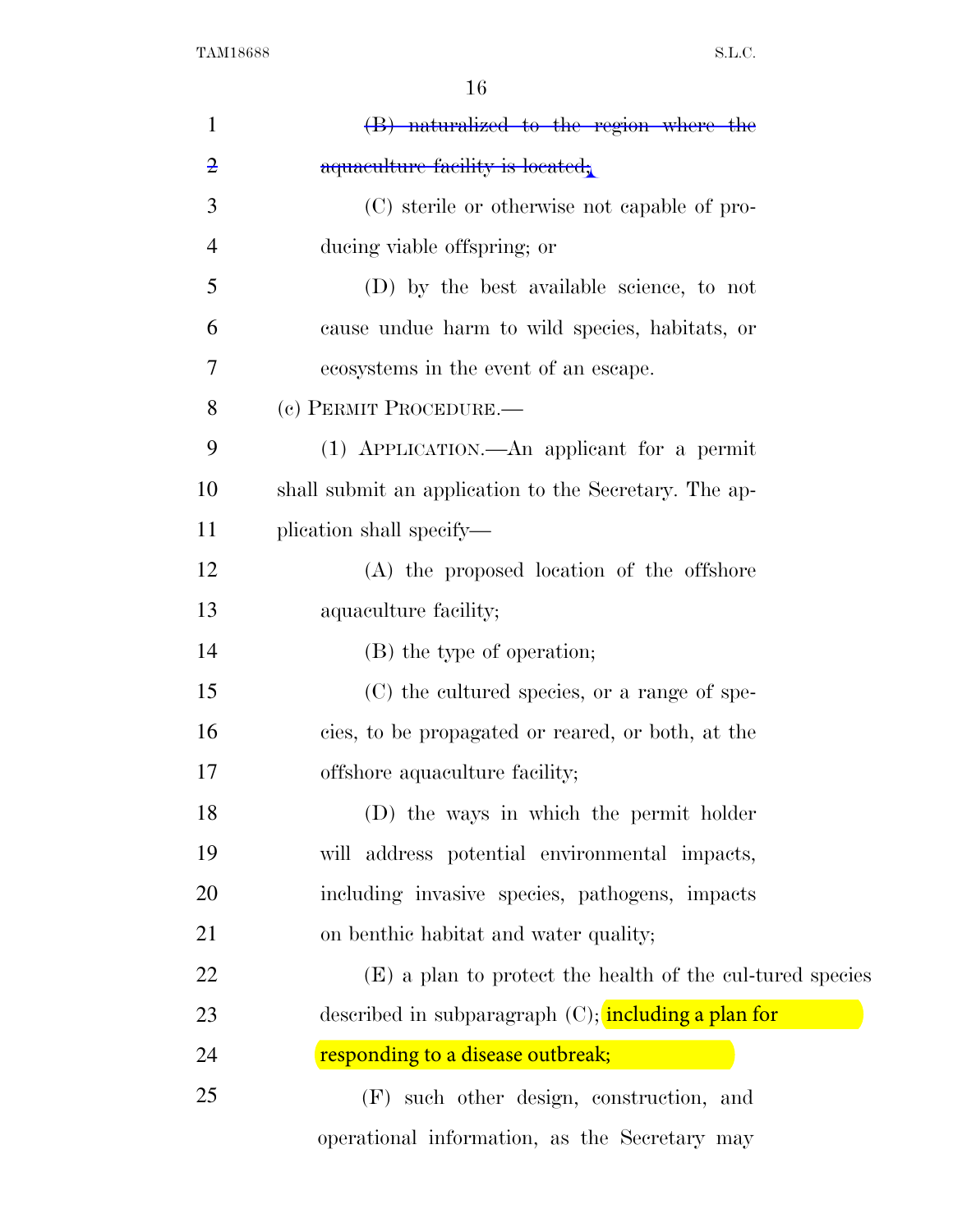| 1              | require, including measures to withstand sig-           | and a contingency plan                           |
|----------------|---------------------------------------------------------|--------------------------------------------------|
| $\overline{2}$ | nificant weather events that could damage or            | for responding to an<br>escape of farmed fish of |
| 3              | impact the offshore aquaculture facility;               | the proposed cultured<br>species, from the       |
| $\overline{4}$ | (G) a plan for conducting necessary envi-               | offshore aquaculture                             |
| 5              | ronmental monitoring; and                               | facility, including a<br>response to a technical |
| 6              | (H) a facility decommissioning plan.                    | failure of the facility<br>that presents a       |
| 7              | (2) NOTICE.—The Secretary shall provide pub-            | navigational hazard;                             |
| 8              | lie notice and an opportunity for public comment for    |                                                  |
| 9              | each offshore aquaculture permit application. To the    |                                                  |
| 10             | extent practicable, the public notice for each permit   |                                                  |
| 11             | application shall fulfill the public notice requirement |                                                  |
| 12             | for all Federal agencies under all applicable provi-    |                                                  |
| 13             | sions of law, and the response to public comment        |                                                  |
| 14             | shall include all agency responses to all aspects of    |                                                  |
| 15             | each facility or group of facilities.                   |                                                  |
| 16             | (3) DEADLINES FOR CONSIDERATION OF APPLI-               |                                                  |
| 17             | CATIONS FOR PERMITS.-                                   |                                                  |
| 18             | (A) IN GENERAL.—Not later than 10 days                  |                                                  |
| 19             | after the date on which the Secretary receives          |                                                  |
| 20             | an offshore aquaculture permit application, the         |                                                  |
| 21             | Secretary shall-                                        |                                                  |
| 22             | (i) notify the applicant that the appli-                |                                                  |
| 23             | cation is complete; or                                  |                                                  |
| 24             | (ii) notify the applicant that informa-                 |                                                  |
| 25             | tion is missing and specify any information             |                                                  |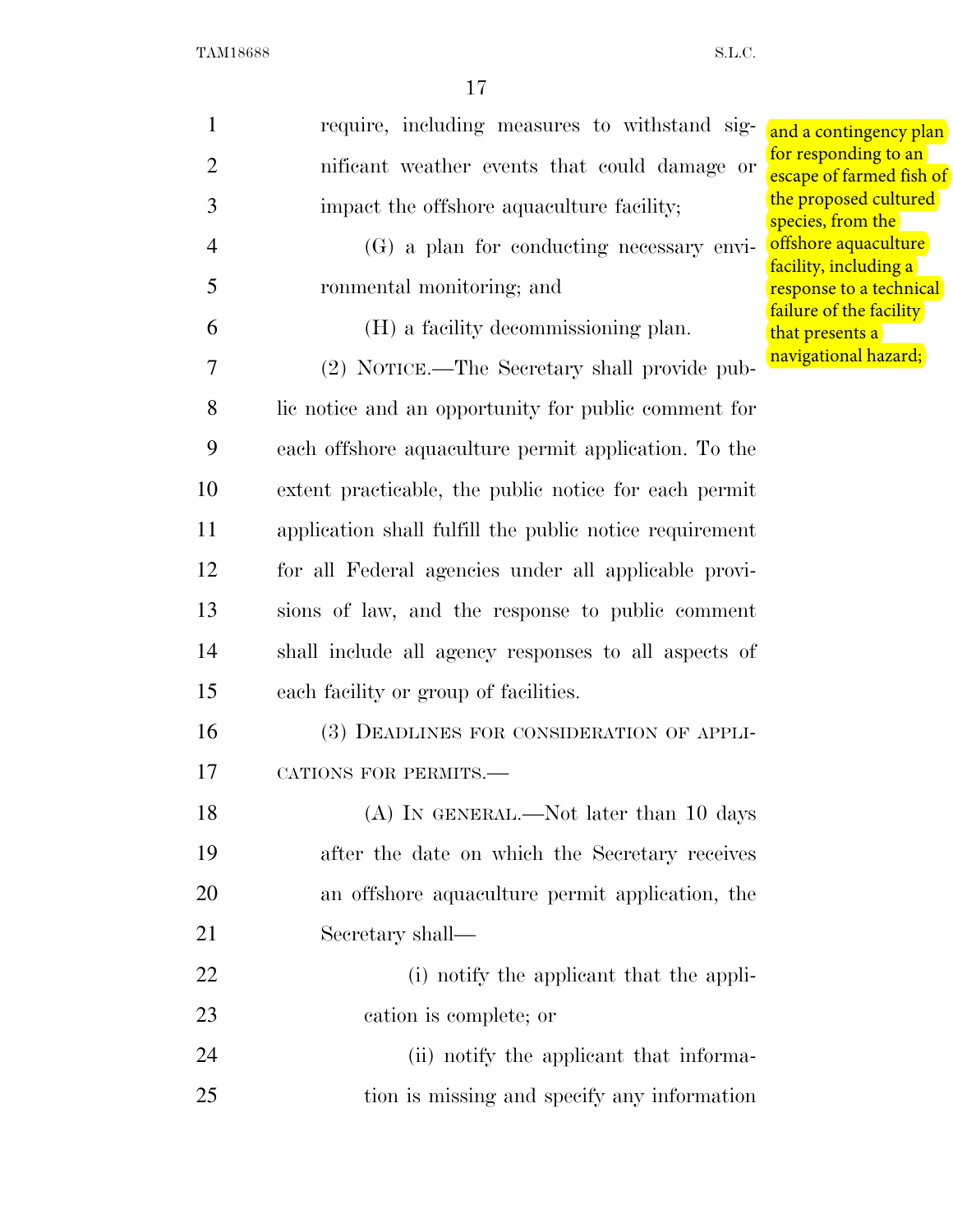| $\mathbf{1}$   | that is required to be submitted for the ap-                    |
|----------------|-----------------------------------------------------------------|
| $\overline{2}$ | plication to be complete.                                       |
| 3              | (4) ISSUANCE OR DEFERRAL.—Not later than 30 days after the      |
| 4              | period for comments on a completed application has concluded,   |
| 5              | applicant submits a complete ap-plication, the Secretary shall— |
| 6              | $(A)$ issue the permit, if the requirements                     |
| 7              | under the National Environmental Policy Act of                  |
| 8              | 1969 (42 U.S.C. 4321 et seq.) and other appli-                  |
| 9              | cable law have been completed within such                       |
| 10             | timeframe; or                                                   |
| 11             | (B) defer the decision on the permit and                        |
| 12             | provide to the applicant a notice—                              |
| 13             | (i) that specifies any steps that the                           |
| 14             | applicant could take for the permit to be                       |
| 15             | issued; and                                                     |
| 16             | (ii) a list of action that need to be                           |
| 17             | taken by the agency to complete compli-                         |
| 18             | ance with applicable law together with                          |
| 19             | timelines and deadlines for completing                          |
| 20             | such actions.                                                   |
| 21             | (5) REQUIREMENTS FOR DEFERRED APPLICA-                          |
| 22             | TIONS.                                                          |
| 23             | (A) IN GENERAL.—If the Secretary pro-                           |
| 24             | vides notice under paragraph $(4)(B)$ , the appli-              |
| 25             | cant shall have a period of 2 years from the                    |
|                |                                                                 |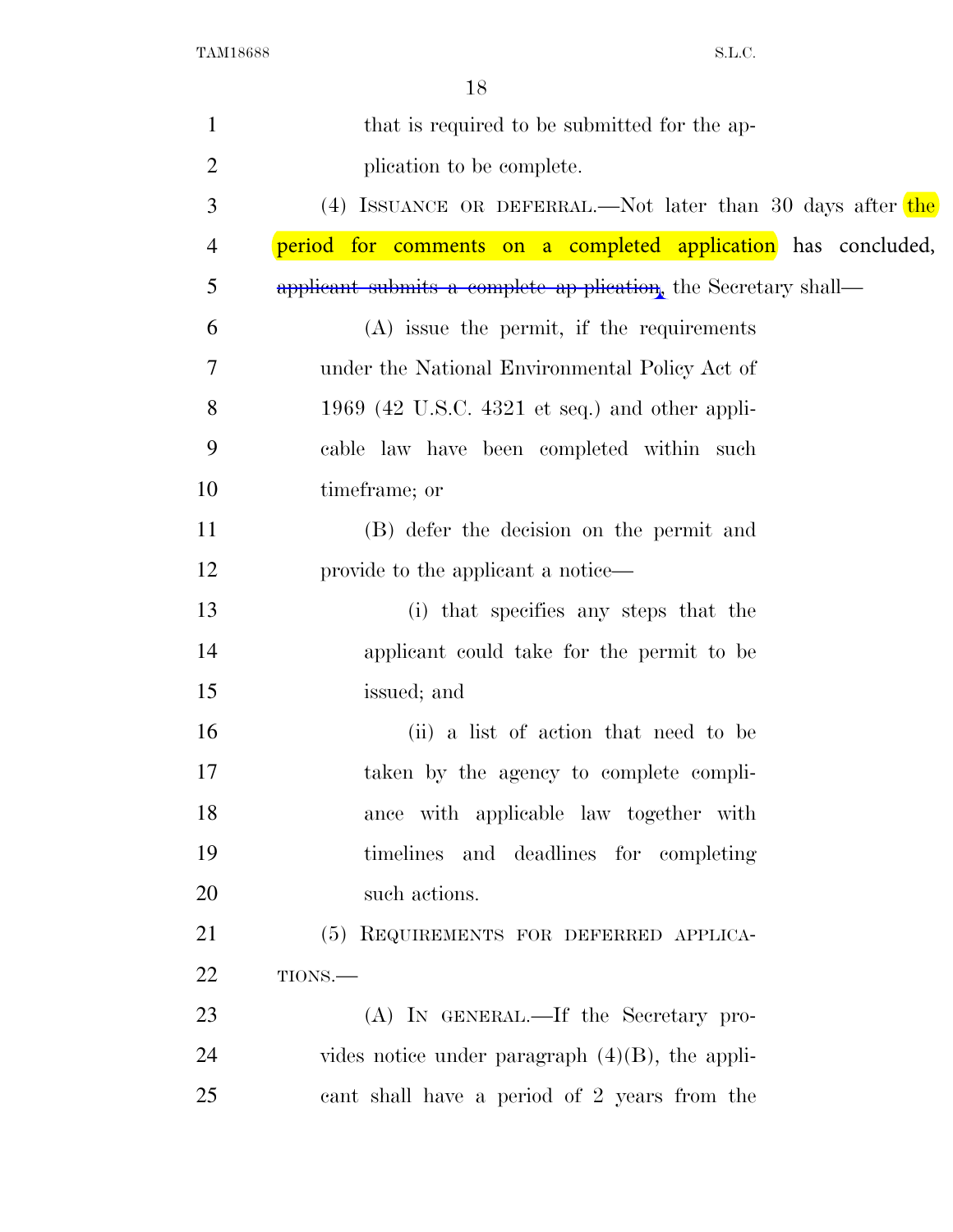| $\mathbf{1}$   | date of receipt of the notice in which to com-      |       |
|----------------|-----------------------------------------------------|-------|
| $\overline{2}$ | plete all requirements specified by the Sec-        |       |
| 3              | retary, including providing information needed      |       |
| $\overline{4}$ | for compliance with the National Environmental      |       |
| 5              | Policy Act of 1969.                                 |       |
| 6              | (B) ISSUANCE OF DECISION ON PERMIT.—                |       |
| 7              | If the applicant completes the requirements         |       |
| 8              | within the period specified in subparagraph $(A)$ , |       |
| 9              | the Secretary shall issue a decision on the per-    |       |
| 10             | mit not later than 10 days after the date of        |       |
| 11             | completion of the requirements described in         |       |
| 12             | subparagraph $(A)$ , unless compliance with the     |       |
| 13             | National Environmental Policy Act of 1969 and       |       |
| 14             | other applicable law has not been completed         |       |
| 15             | within such timeframe.                              |       |
| 16             | (C) DENIAL OF PERMIT.—If the applicant              |       |
| 17             | does not complete the requirements within the       |       |
| 18             | period specified in subparagraph (A) or if the      |       |
| 19             | applicant does not comply with applicable law,      |       |
| 20             | the Secretary shall deny the permit.                |       |
| 21             | (d)<br>ELIGIBLE APPLICANTS.—An offshore             | aqua- |
| 22             | culture permit holder shall be—                     |       |
| 23             | $(1)$ a citizen or permanent resident of the        |       |
| 24             | United States; or                                   |       |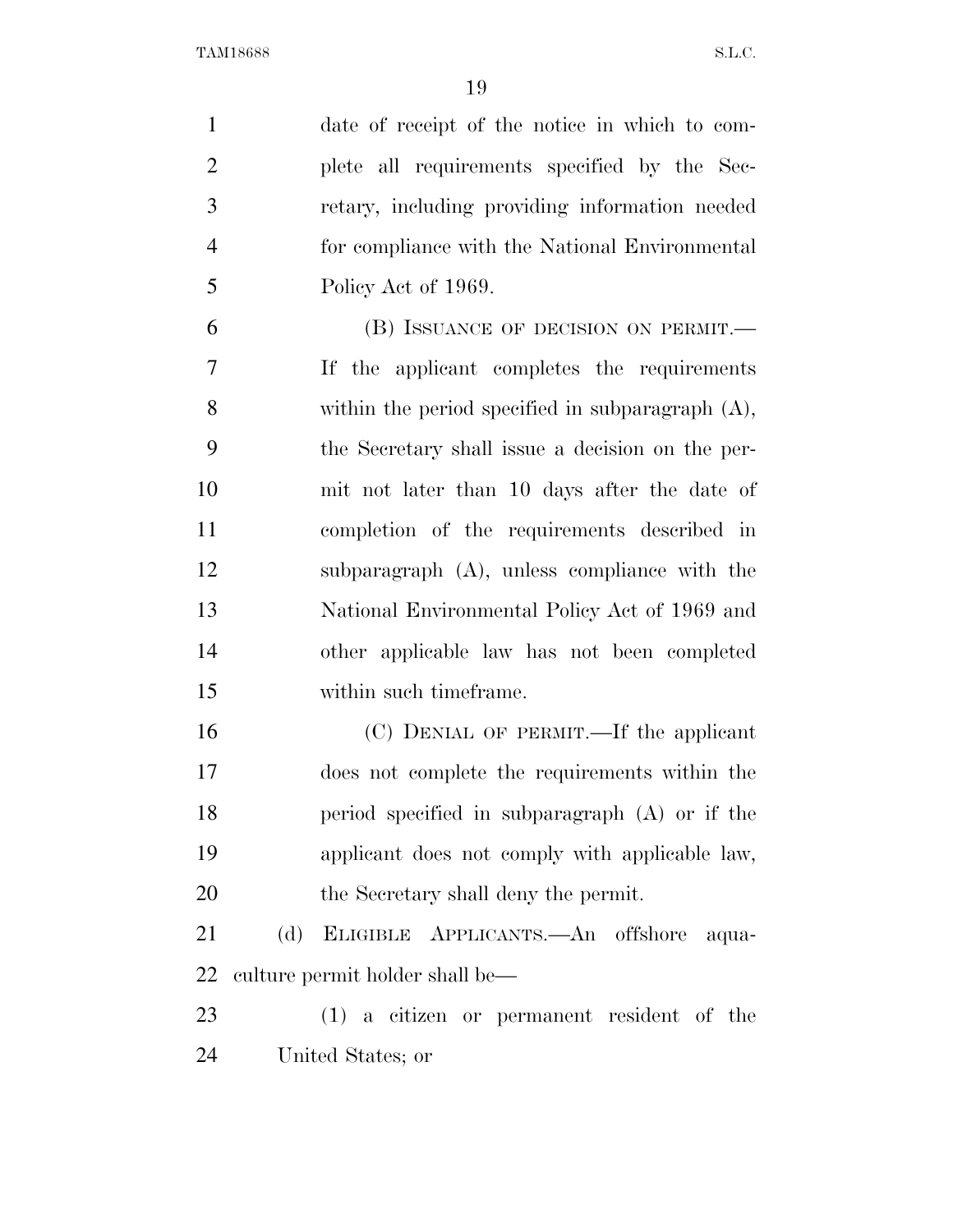| $\mathbf{1}$   | $(2)$ a corporation, partnership, or other entity that is $(A)$        |
|----------------|------------------------------------------------------------------------|
| $\overline{2}$ | organized and existing under the laws of a State or                    |
| 3              | the United States and (B) is not state-owned or majority-controlled by |
| 4              | a state-owned enterprise.<br>(e) DURATION.—                            |
| 5              | $(1)$ In GENERAL.—An offshore aquaculture per-                         |
| 6              | mit shall have an initial 25-year duration, and may                    |
| 7              | be renewed subject to the terms of this Act.                           |
| 8              | $(2)$ EXCEPTIONS.—                                                     |
| 9              | (A) The Secretary shall develop the dura-                              |
| 10             | tion of an offshore aquaculture permit for a                           |
| 11             | project involving pilot-scale testing or farm-                         |
| 12             | scale research on aquaculture science and tech-                        |
| 13             | nologies.                                                              |
| 14             | (B) The Secretary shall develop the dura-                              |
| 15             | tion of an offshore aquaculture permit subject                         |
| 16             | to subsection $(m)(1)$ , in consultation with the                      |
| 17             | Secretary of the Interior, except that the permit                      |
| 18             | shall expire not later than the date that the les-                     |
| 19             | see or the lessee's operator submits, to the Sec-                      |
| 20             | retary of the Interior, a final application for the                    |
| 21             | decommissioning and removal of an existing fa-                         |
| 22             | cility upon which an offshore aquaculture facil-                       |
| 23             | ity is located.                                                        |
| 24             | (f) RENEWAL.—An offshore aquaculture permit hold-                      |
|                |                                                                        |

25 er may renew a permit for an additional 25 year period before the end of the duration pro-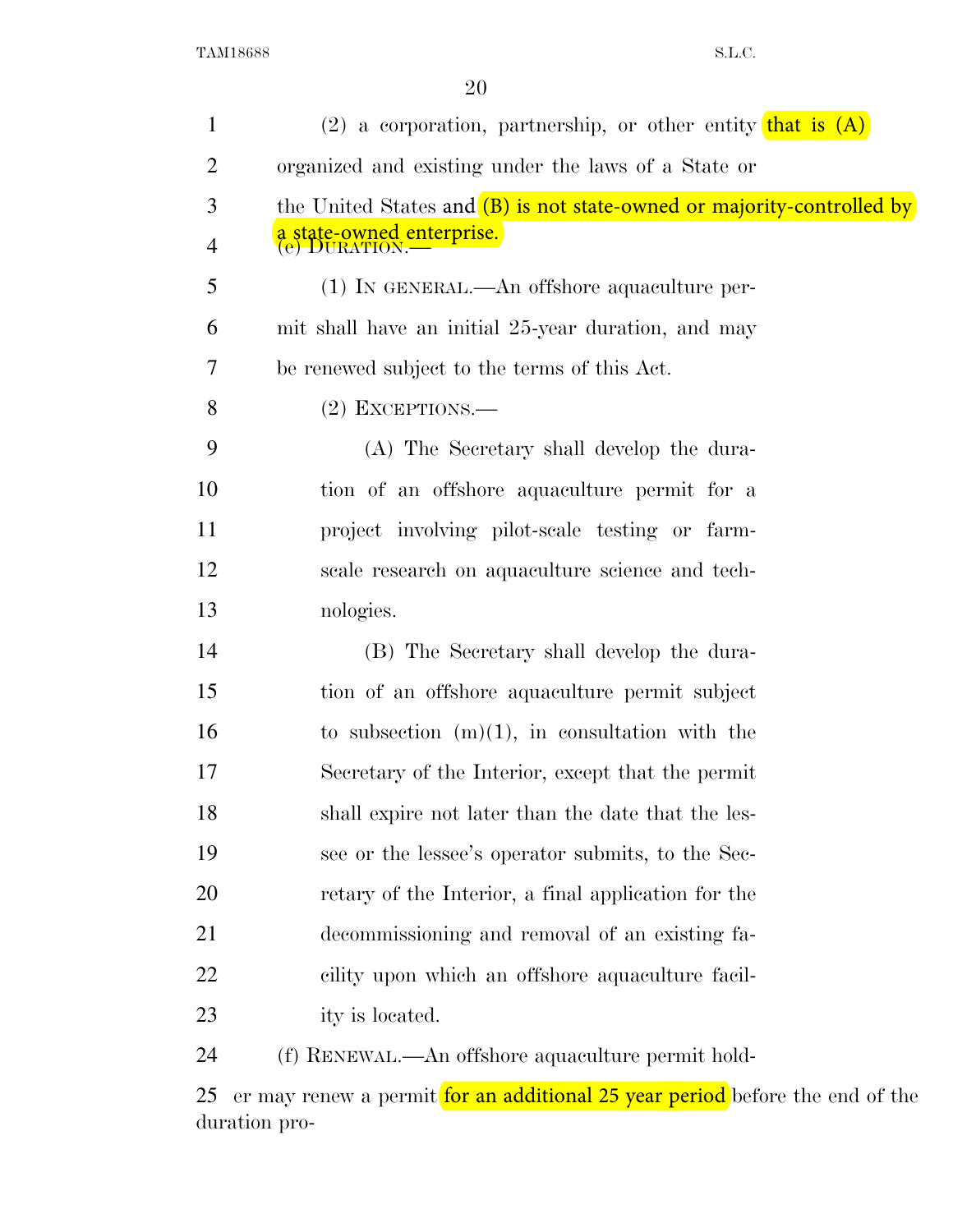|    | 1 vided that the permit or amended permit complies with                                                           |
|----|-------------------------------------------------------------------------------------------------------------------|
| 2  | existing requirements.                                                                                            |
| 3  | $(g)$ REVOCATION.—The Secretary may, pursuant to                                                                  |
| 4  | regulations issued under this Act, revoke an offshore                                                             |
| 5  | aquaculture permit if—                                                                                            |
| 6  | (1) the permit holder fails to begin offshore                                                                     |
| 7  | aquaculture operations within 2 years from the date                                                               |
| 8  | the required Federal permits are obtained;                                                                        |
| 9  | $(2)$ there is a prolonged interruption of offshore                                                               |
| 10 | aquaculture operations, unrelated to best management practices                                                    |
| 11 | such as fallowing, which the Secretary may<br>consider to be prolonged no sooner than 2 years                     |
| 12 | after the initial interruption; or                                                                                |
| 13 | (3) the permit holder repeatedly <b>violates</b> fails to meet                                                    |
|    |                                                                                                                   |
|    | the conditions of the aquaculture permit and the secretary determines                                             |
| 14 | that such violations are severe enough to warrant discontinuation of                                              |
| 15 | operations.                                                                                                       |
| 16 | (h) EXPIRATION.—Not later than 1 year after the ex-<br>piration or termination of an offshore aquaculture permit, |
| 17 | a permit holder shall—                                                                                            |
| 18 | (1) remove all structures, gear, and other prop-                                                                  |
| 19 | erty from the site; and                                                                                           |
| 20 | $(2)$ take such other measures to restore the site,                                                               |
| 21 | as the Secretary considers necessary.                                                                             |
| 22 | (i) EMERGENCY DETERMINATION.—If the Secretary                                                                     |
| 23 | determines that an emergency exists that poses a signifi-                                                         |
| 24 | cant risk to the safety of humans, to the marine environ-                                                         |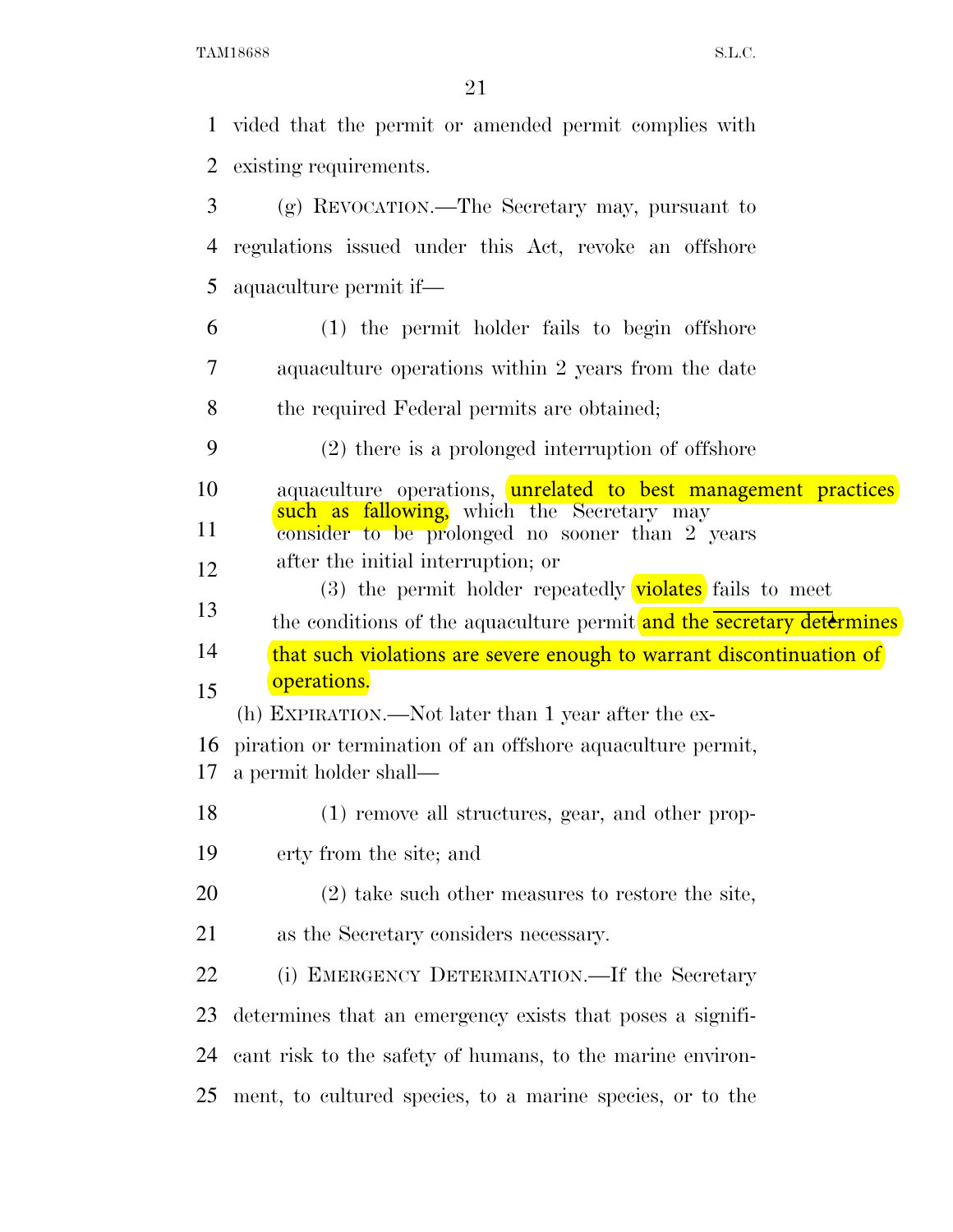security of the United States and that requires suspen- sion, modification, or revocation of an offshore aqua- culture permit, the Secretary may suspend, modify, or re- voke the permit for such time as the Secretary determines is necessary to address the emergency. The Secretary shall afford the permit holder a prompt post-suspension, post- modification, or post-revocation opportunity to be heard regarding the suspension, modification, or revocation.

(j) FEES.—

 (1) ESTABLISHMENT.—The Secretary may es-tablish, by regulation, application fees and annual permit fees. The fees shall be deposited as offsetting collections in the Operations, Research, and Facili-ties account. Fees may be collected and made avail-able to the extent provided in advance in appropria-tion Acts. Such fees shall be set as an amount such that the total revenue from such fees does not ex-ceed the amount required to cover the costs of man-agement, data collection, analysis, **inspection**, and enforcement activities related to permits under this section.

 (2) WAIVERS.—The Secretary may waive, in whole or in part, any fee under this section if an off- shore aquaculture facility is used primarily for re-search.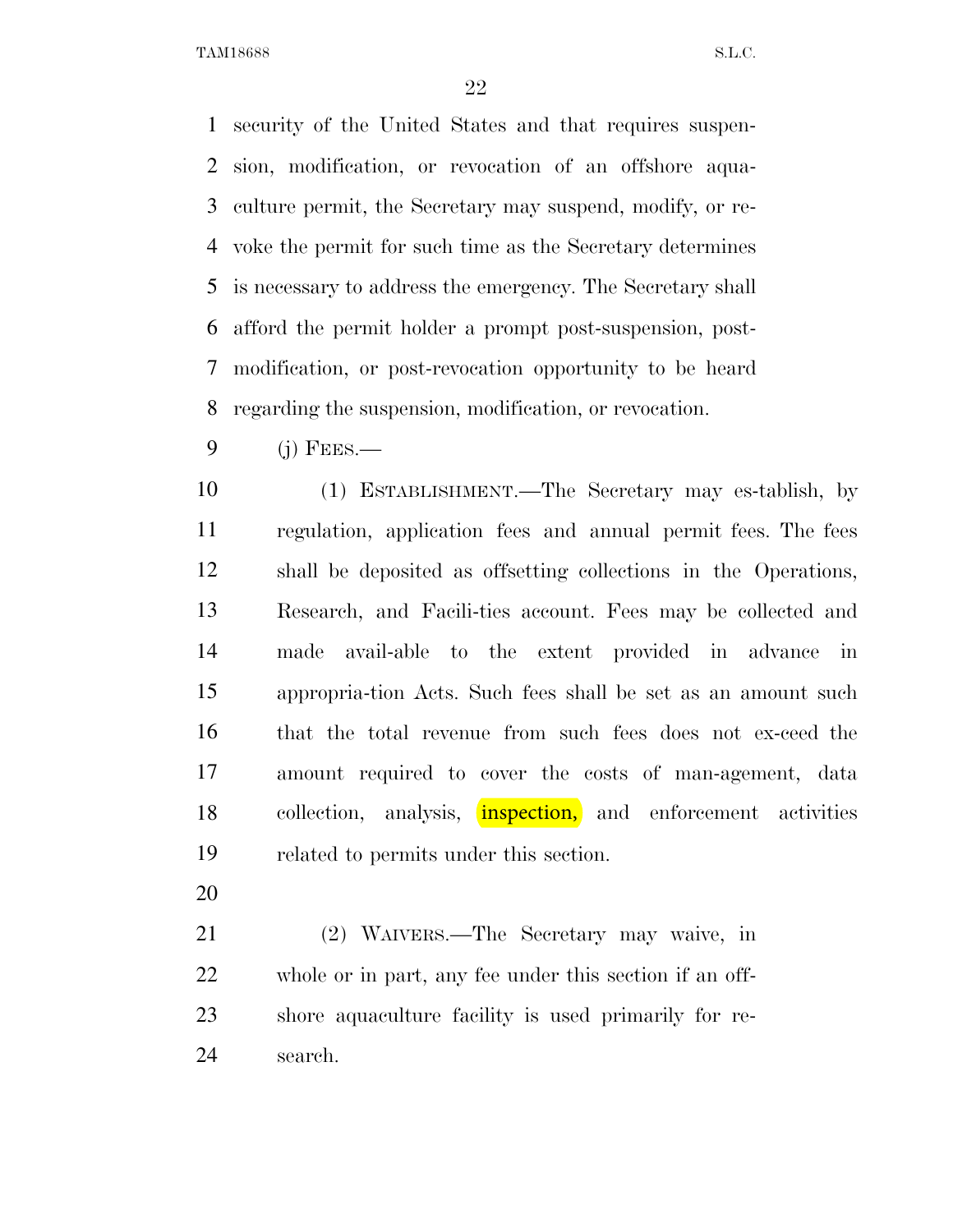| (3) GUARANTEES.—The Secretary shall require                    |
|----------------------------------------------------------------|
| a permit holder to post a bond or other form of fi-            |
| nancial guarantee in an amount determined by the               |
| Secretary, to be reasonable and commensurate with              |
| the aquaculture operation and as sufficient to cover,          |
| without duplication—                                           |
| $(A)$ any unpaid fees;                                         |
| (B) the cost of removing an offshore aqua-                     |
| culture facility at the expiration or termination              |
| of an offshore aquaculture permit; and                         |
| (C) the cost of site remediation for impacts                   |
| arising from authorized activities.                            |
| (k) MAGNUSON-STEVENS FISHERY CONSERVATION                      |
| AND MANAGEMENT ACT.—Beginning on the effective date            |
| of the final regulations promulgated under section $5(c)(1)$ , |
| the conduct of offshore aquaculture that is in accordance      |
| with an offshore aquaculture permit issued under this Act      |
| shall not be considered fishing for purposes of the Magnu-     |
| son-Stevens Fishery Conservation and Management Act            |
| $(16 \text{ U.S.C. } 1801 \text{ et seq.}).$                   |
| (1) STATUTORY CONSTRUCTION.—An offshore aqua-                  |
| culture permit issued under this Act shall not supersede       |
| or substitute for any other authorization required under       |
|                                                                |

Federal or State laws (including regulations).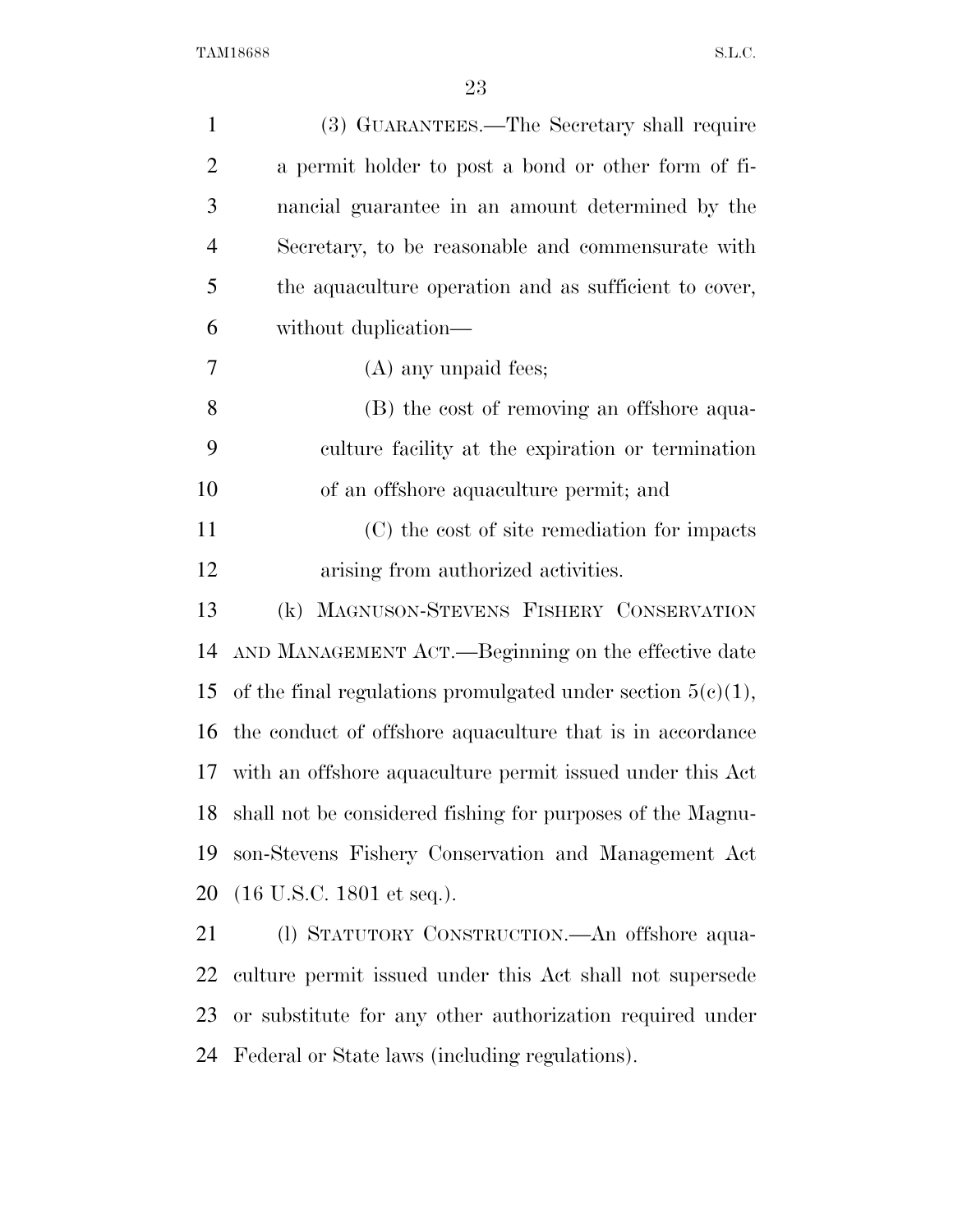(m) ACTIONS AFFECTING THE OUTER CONTINENTAL SHELF.—

 (1) NOTIFICATION OF SECRETARY OF THE IN- TERIOR.—The Secretary shall notify the Secretary of the Interior for each application for an offshore aquaculture permit that is located on the outer con-tinental shelf.

 (2) PRIOR CONSENT REQUIRED.—An offshore aquaculture facility may not be located on a lease, right-of-use and easement, or right of way author- ized or permitted under the Outer Continental Shelf Lands Act (43 U.S.C. 1331 et seq.) without the prior consent of any lessee and other owner of oper-ating interest.

 (3) COMPLIANCE REVIEW.—The Secretary of the Interior shall review and approve each agreement between a prospective offshore aquaculture operator and a lessee **flessee described in paragraph** (1)(A)- -*Note, if you strike this, will you supply other text?*¿. The Secretary of the Interior shall ensure that the agreement is consistent with the Federal lease terms, Department of the Interior regulations, and the Secretary of the Interior's role in the protection of the marine environment, property, and human life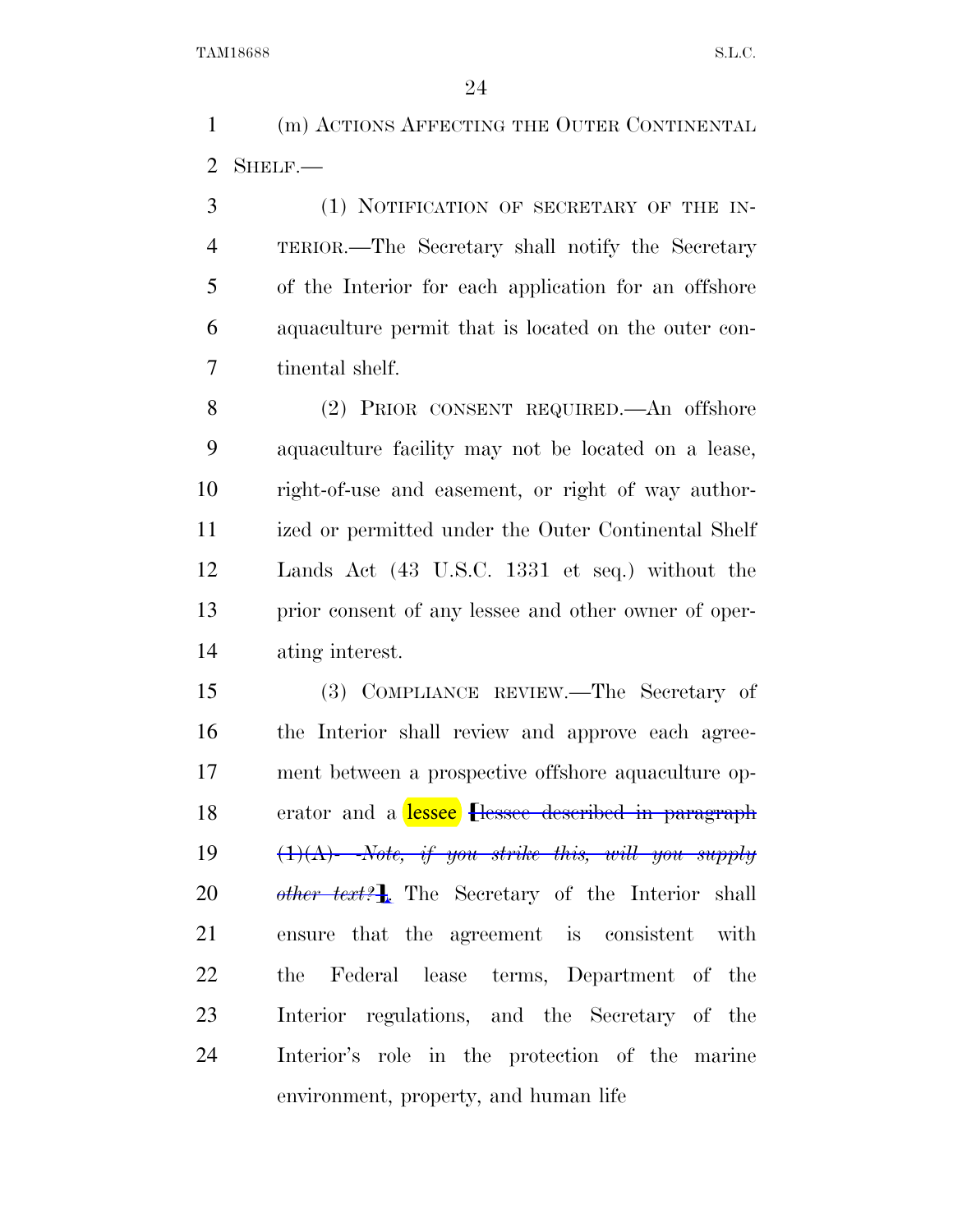| $\mathbf{1}$   | or health. An agreement under this subsection |
|----------------|-----------------------------------------------|
| $\overline{2}$ | shall—                                        |
| 3              | (A) be part of the information reviewed       |
| $\overline{4}$ | under the Coastal Zone Management Act review  |
| 5              | process under paragraph (4); and              |
| 6              | (B) not be subject to a separate Coastal      |
| 7              | Zone Management Act review.                   |
| 8              | (4) COORDINATED COASTAL ZONE MANAGE-          |
| 9              | MENT ACT REVIEW.-                             |
| 10             | (A) STATE REVIEW UNDER<br><b>SECTION</b>      |
| 11             | $307(e)(3)(A)$ OF THE COASTAL ZONE MANAGE-    |
| 12             | <b>MENT ACT OF 1972.-</b>                     |
| 13             | (i) IN GENERAL.—A coastal State's             |
| 14             | review under the Coastal Zone Manage-         |
| 15             | ment Act of 1972 (16 U.S.C. 1451 et seq.)     |
| 16             | shall include any modification or change to   |
| 17             | a lessee's approved plan that results from,   |
| 18             | or is necessary for, the issuance of an off-  |
| 19             | shore aquaculture permit if the State si-     |
| 20             | multaneously receives—                        |
| 21             | (I) the information related to the            |
| 22             | modification or change; and                   |
| 23             | (II) the offshore aquaculture per-            |
| 24             | mit applicant's consistency certifi-          |
| 25             | cation.                                       |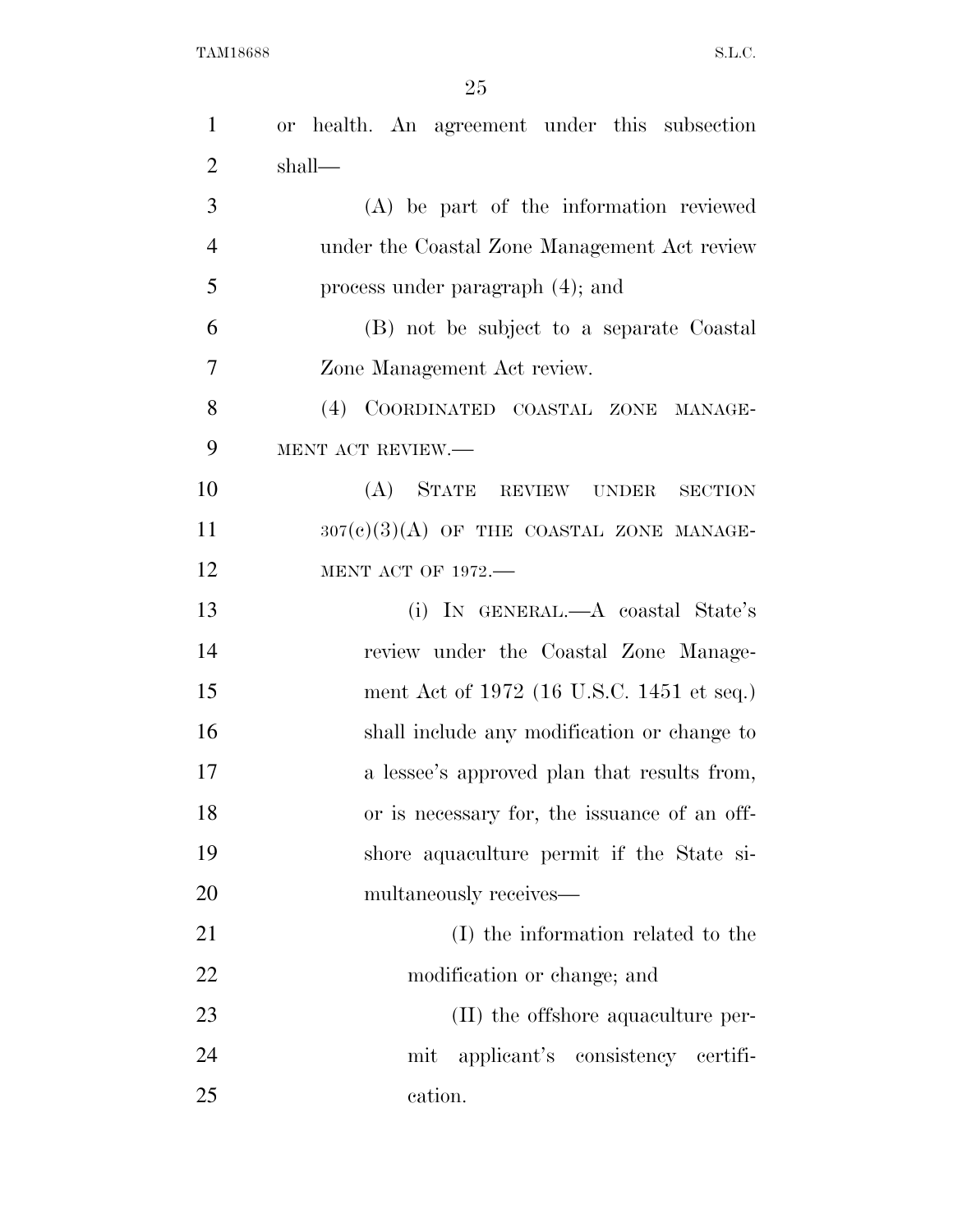| $\mathbf{1}$   | (ii) SIMULTANEOUS RECEIPT.—If the          |
|----------------|--------------------------------------------|
| $\overline{2}$ | coastal State simultaneously receives the  |
| 3              | information related to a modification or   |
| $\overline{4}$ | change to a lessee's approved plan and the |
| 5              | offshore aquaculture permit applicant's    |
| 6              | consistency certification, then—           |
| $\overline{7}$ | (I) a lessee shall not be required         |
| 8              | to submit a separate consistency cer-      |
| 9              | tification for the modification or         |
| 10             | change under section $307(e)(3)(B)$ of     |
| 11             | the Coastal Zone Management Act of         |
| 12             | 1972 (16 U.S.C. 1456(c)(3)(B)); and        |
| 13             | (II) the coastal State's concur-           |
| 14             | rence (or presumed concurrence) or         |
| 15             | objection to the consistency certifi-      |
| 16             | cation for the offshore aquaculture        |
| 17             | permit under section $307(e)(3)(A)$ of     |
| 18             | such Act shall apply both—                 |
| 19             | (aa) to the offshore aqua-                 |
| 20             | culture permit; and                        |
| 21             | (bb) to any related modifica-              |
| 22             | tion or change to a lessee's plan          |
| 23             | approved under the Outer Conti-            |
| 24             | Shelf Lands Act<br>nental<br>(43)          |
| 25             | U.S.C. 1331 et seq.).                      |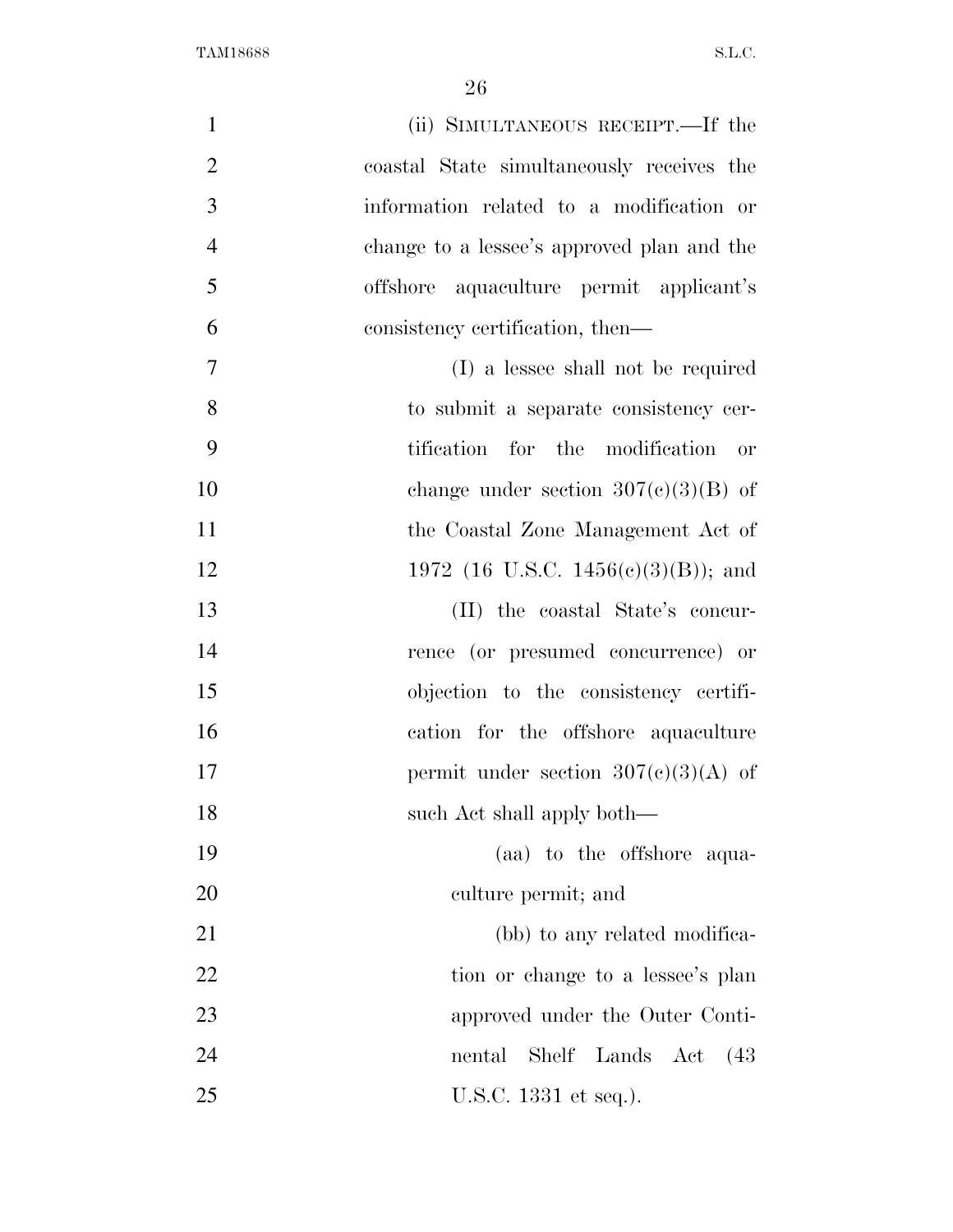| $\mathbf{1}$   | (B)<br>STATE REVIEW UNDER<br><b>SECTION</b>       |
|----------------|---------------------------------------------------|
| $\overline{2}$ | 307(C)(3)(B) OF THE COASTAL ZONE MANAGE-          |
| 3              | MENT ACT OF 1972.—To the extent that a            |
| $\overline{4}$ | coastal State is not authorized by section        |
| 5              | $307(c)(3)(A)$ of the Coastal Zone Management     |
| 6              | Act of 1972 (16 U.S.C. 1456(c)(3)(A)) to re-      |
| 7              | view an offshore aquaculture permit application   |
| 8              | submitted under this Act, then a modification     |
| 9              | or change to a lessee's approved plan shall be    |
| 10             | subject to coastal State review under section     |
| 11             | $307(c)(3)(B)$ of such Act if a consistency cer-  |
| 12             | tification for the modification or change is re-  |
| 13             | quired under applicable Federal regulations.      |
| 14             | (C)<br>LESSEE'S APPROVED<br><b>PLAN</b><br>DE-    |
| 15             | FINED.—In this paragraph, the term "lessee's"     |
| 16             | approved plan" includes a document for which      |
| 17             | a consistency certification is required under ap- |
| 18             | plicable Federal regulations, such as a change    |
| 19             | to the approved plan for decommissioning a fa-    |
| 20             | cility.                                           |
| 21             | $(5)$ ADDITIONAL AUTHORITY.—                      |
| 22             | (A) IN GENERAL.—The Secretary of the              |
| 23             | Interior may, to carry out this subsection—       |
| 24             | (i) promulgate rules and regulations              |
| 25             | as necessary and appropriate;                     |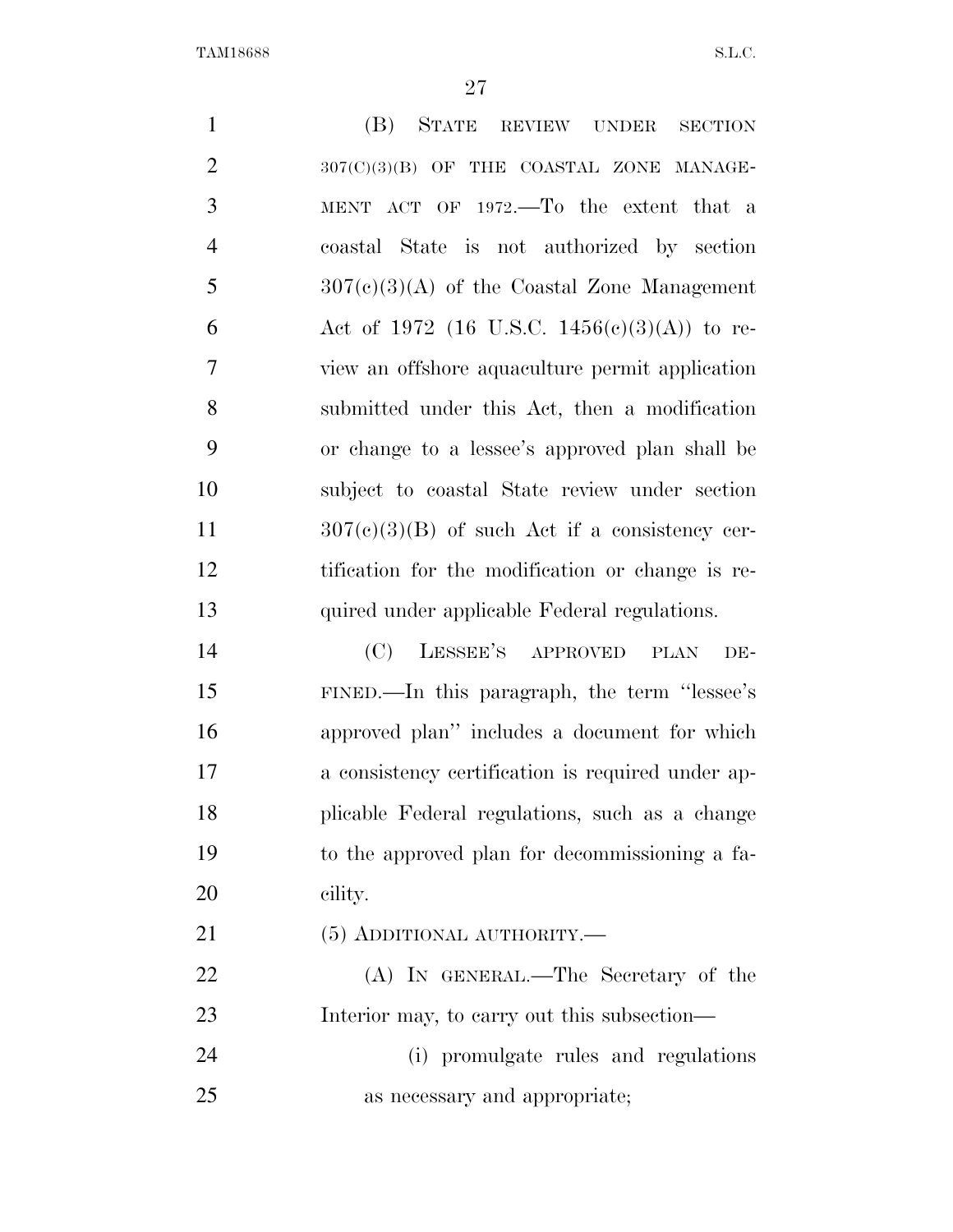| $\mathbf{1}$   | (ii) require and enforce any additional              |
|----------------|------------------------------------------------------|
| $\overline{2}$ | terms or conditions that the Secretary of            |
| 3              | the Interior considers necessary to ensure           |
| $\overline{4}$ | the compatibility of aquaculture operations          |
| 5              | with activities for which permits, author-           |
| 6              | izations, leases, negotiated agreements,             |
| 7              | right-of-way, or right-of-use and easement           |
| 8              | were issued under the Outer Continental              |
| 9              | Shelf Lands Act (43 U.S.C. 1331 et seq.);            |
| 10             | (iii) issue an order to an offshore                  |
| 11             | aquaculture permit holder to take any ac-            |
| 12             | tion the Secretary of the Interior considers         |
| 13             | necessary to ensure safe operations on the           |
| 14             | facility, and to protect the marine environ-         |
| 15             | ment, property, or human life or health;             |
| 16             | and                                                  |
| 17             | (iv) enforce all requirements contained              |
| 18             | in the regulations, lease terms and condi-           |
| 19             | tions, and orders under the Outer Conti-             |
| 20             | nental Shelf Lands Act (43 U.S.C. 1331 et            |
| 21             | $seq.$ ).                                            |
| 22             | (B) INTERPRETATION.—Failure to comply                |
| 23             | with any order issued under subparagraph             |
| 24             | $(A)(iii)$ shall constitute a violation of the Outer |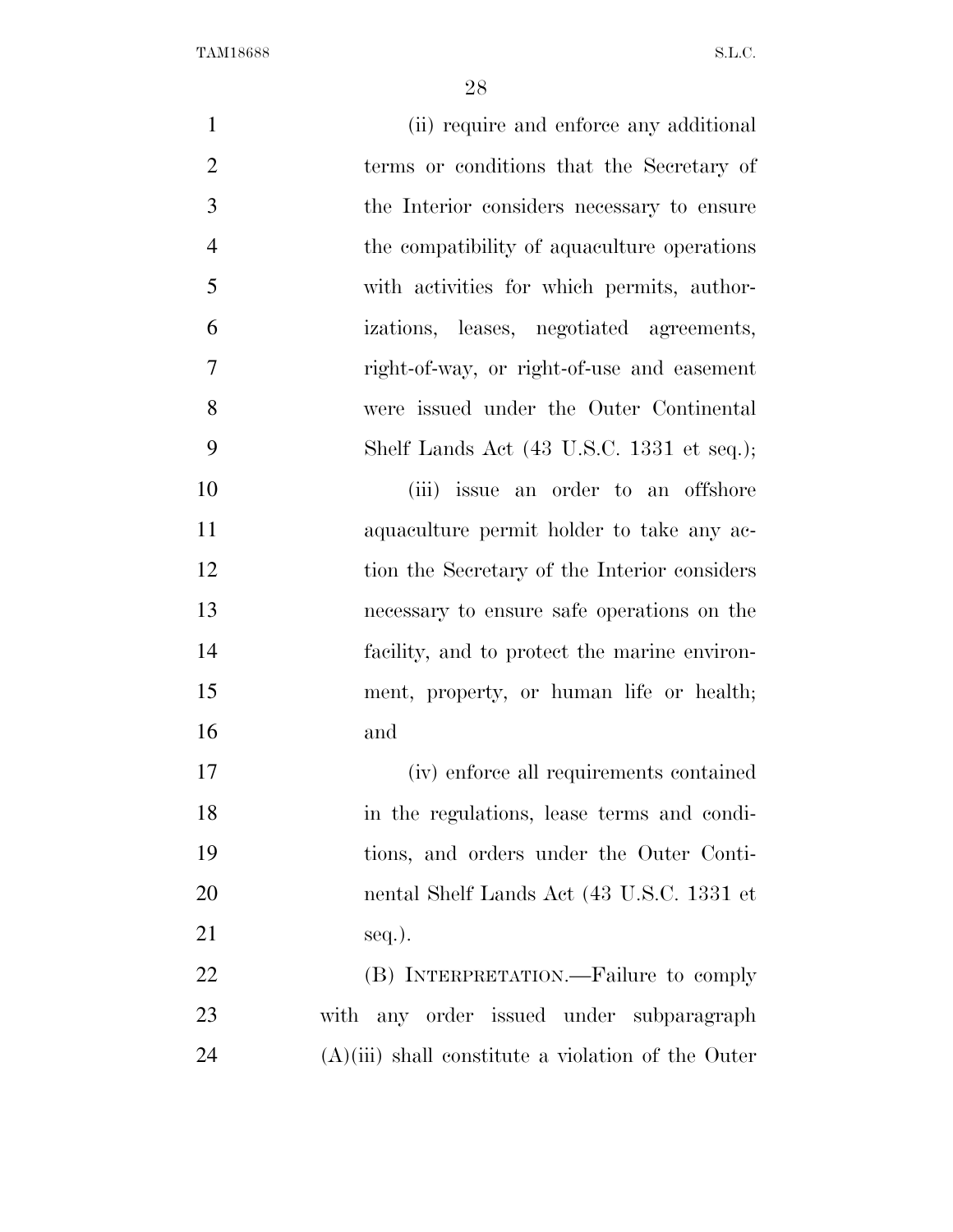Continental Shelf Lands Act (43 U.S.C. 1331 et seq.).

(n) PERMITTING HARMONIZATION.—

 (1) IN GENERAL.—In promulgating the regula- tions required to implement this Act, the Secretary shall, to the maximum extent practicable, minimize duplication and harmonize timelines and require- ments with other required Federal permits. Efforts under this subsection shall include coordinating timelines for permit application and review processes (including public notice and comment periods) and aligning information requests and reporting require-ments for permit applicants and permit holders.

 (2) ENVIRONMENTAL ANALYSIS.—The National Oceanic and Atmospheric Administration, through the Office of Marine Aquaculture and associated di- visions, shall be responsible for coordinating any en- vironmental analysis or environmental impact state- ment required under the National Environmental Policy Act of 1969 (42 U.S.C. 4321 et seq.) by serv- ing as the lead Federal agency for a single consoli- dated environmental review for all applicable Federal permits for an offshore aquaculture facility or group of facilities, with input from other Federal agencies as cooperating agencies under such Act.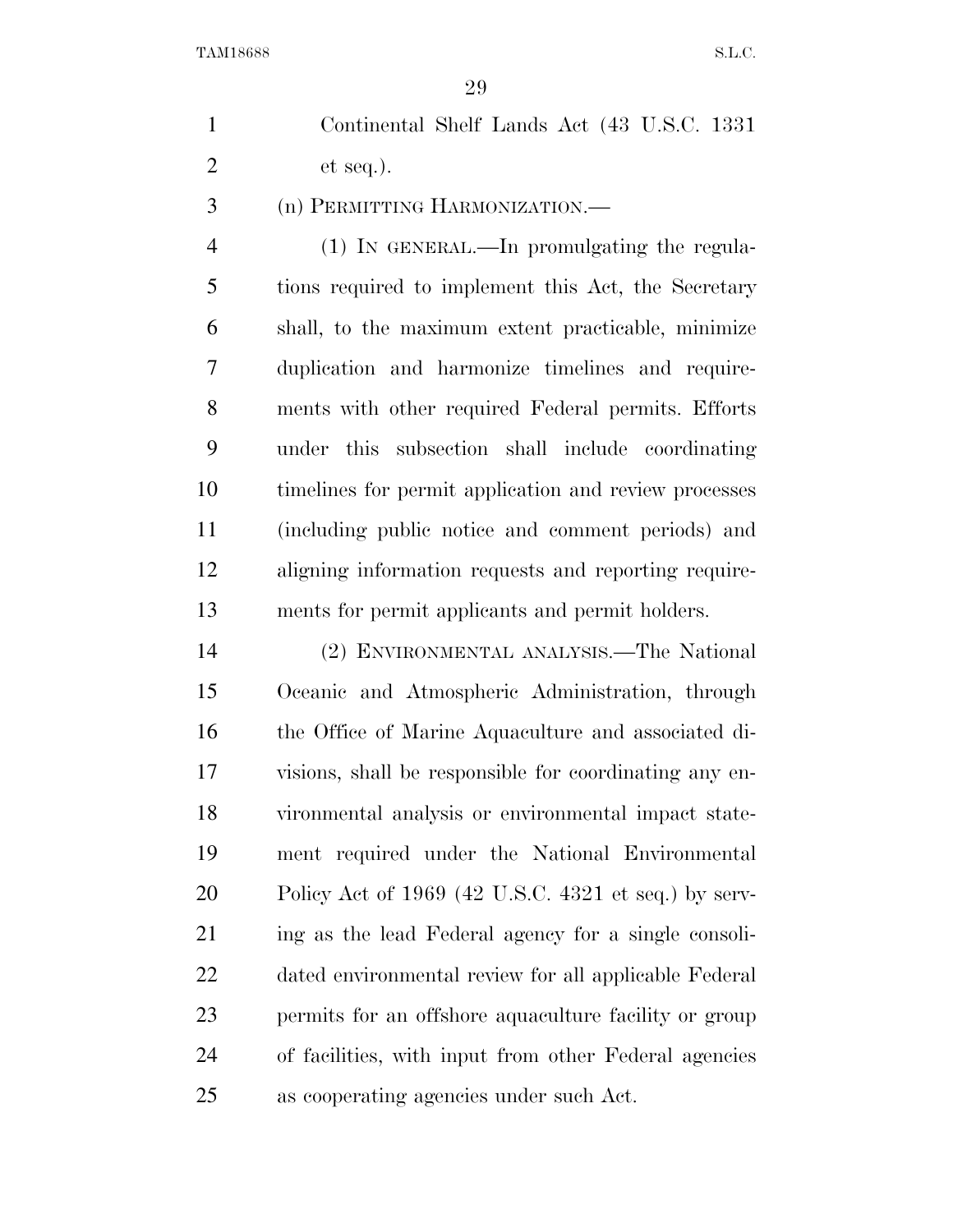| $\mathbf{1}$   | <b>(3)</b><br>COORDINATION OF PERMITTING ACTIVI-      |
|----------------|-------------------------------------------------------|
| $\overline{2}$ | TIES.—To the extent practicable under this Act and    |
| 3              | all other applicable laws and regulations, Federal    |
| $\overline{4}$ | agencies with permitting requirements applicable to   |
| 5              | offshore aquaculture facilities shall coordinate all  |
| 6              | permitting activities with the Office of Marine Aqua- |
| 7              | culture. Such coordination shall include the fol-     |
| 8              | lowing:                                               |
| 9              | (A) Coordinating permit requirements, per-            |
| 10             | mit application and review procedures,<br>and         |
| 11             | monitoring and reporting requirements, and            |
| 12             | eliminating duplicative requirements.                 |
| 13             | (B) Aligning permit application and review            |
| 14             | timelines.                                            |
| 15             | (C) Participating as a cooperating agency             |
| 16             | in the preparation of any environmental anal-         |
| 17             | ysis or environmental impact statement re-            |
| 18             | quired under the National Environmental Pol-          |
| 19             | icy Act of $1969$ (42 U.S.C. 4321 et seq.) for an     |
| 20             | offshore aquaculture facility or facilities.          |
| 21             | (D) Contributing to the single request for            |
| 22             | public comment and the consolidated response          |
| 23             | to public comment prepared pursuant to sub-           |
| 24             | section $(c)(2)$ .                                    |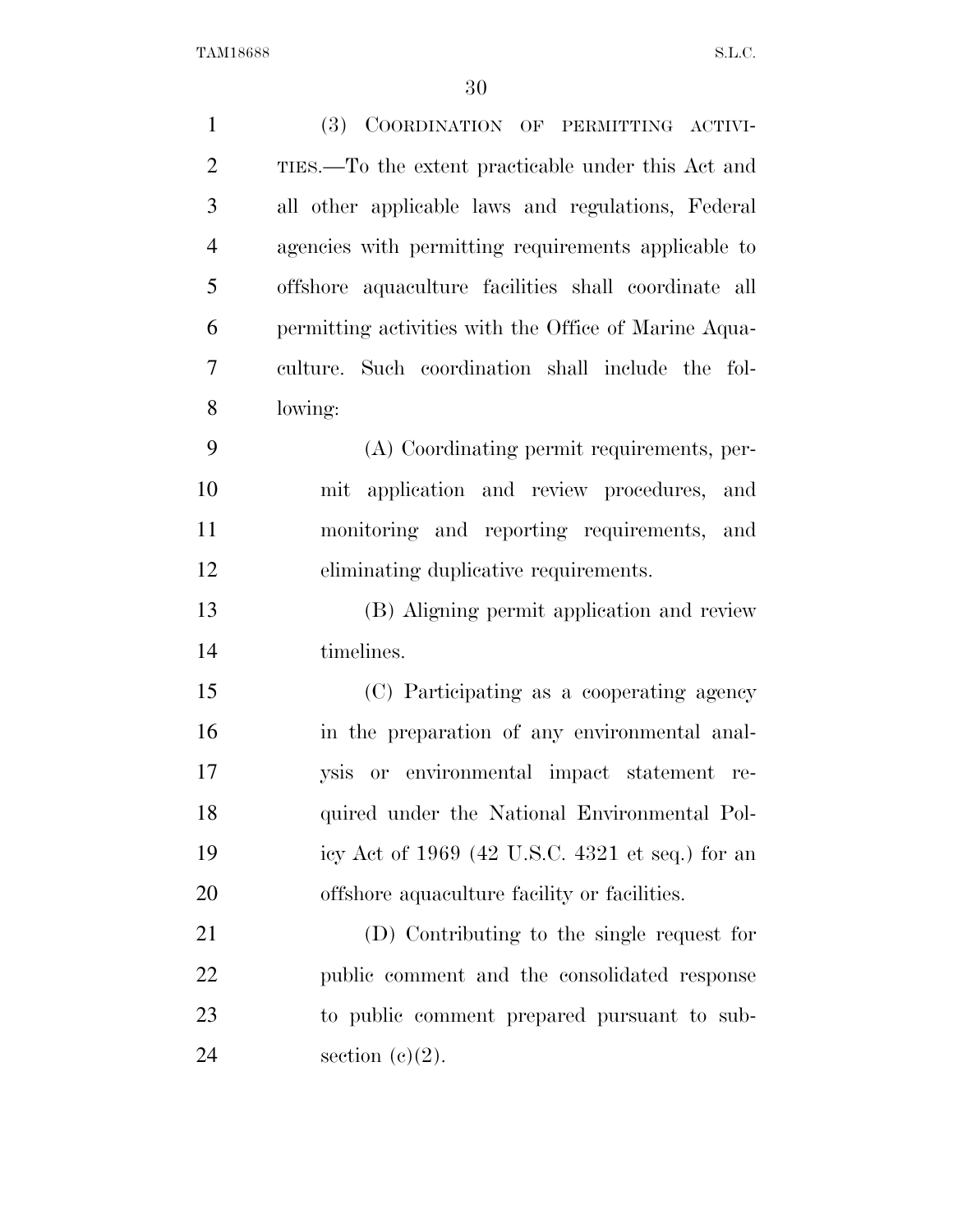| $\mathbf{1}$   | (4) DELEGATION.—Unless otherwise prohibited,                  |
|----------------|---------------------------------------------------------------|
| $\overline{2}$ | a Federal agency with regulatory authority for off-           |
| 3              | shore aquaculture may delegate its authority to an-           |
| $\overline{4}$ | other Federal agency.                                         |
| 5              | SEC. 7. RESTRICTIONS ON OFFSHORE AQUACULTURE AC-              |
| 6              | <b>TIVITIES.</b>                                              |
| 7              | (a) IN GENERAL.—Except as provided in subsection              |
| 8              | (c), no person may engage in offshore aquaculture except      |
| 9              | in accordance with an offshore aquaculture permit—            |
| 10             | $(1)$ issued under section 6; or                              |
| 11             | $(2)$ issued, before the date of enactment of this            |
| 12             | Act, under the Magnuson-Stevens Fishery Conserva-             |
| 13             | tion and Management Act (16 U.S.C. 1801 et seq.).             |
| 14             | STATES WITH CERTAIN LAWS REGARDING<br>(b)                     |
| 15             | AQUACULTURE.—With respect to a coastal State that has         |
| 16             | in effect a law that bans or prohibits certain types of aqua- |
| 17             | culture, cultured species shall be permitted in the exclusive |
| 18             | economic zone adjacent to such State consistent with the      |
| 19             | law of such State.                                            |
| 20             | (c) SAVINGS CLAUSE.—Nothing in this Act shall su-             |
| 21             | persede permit applications in process on the date of en-     |

 actment of this Act or permits that are in place on the date of enactment of this Act.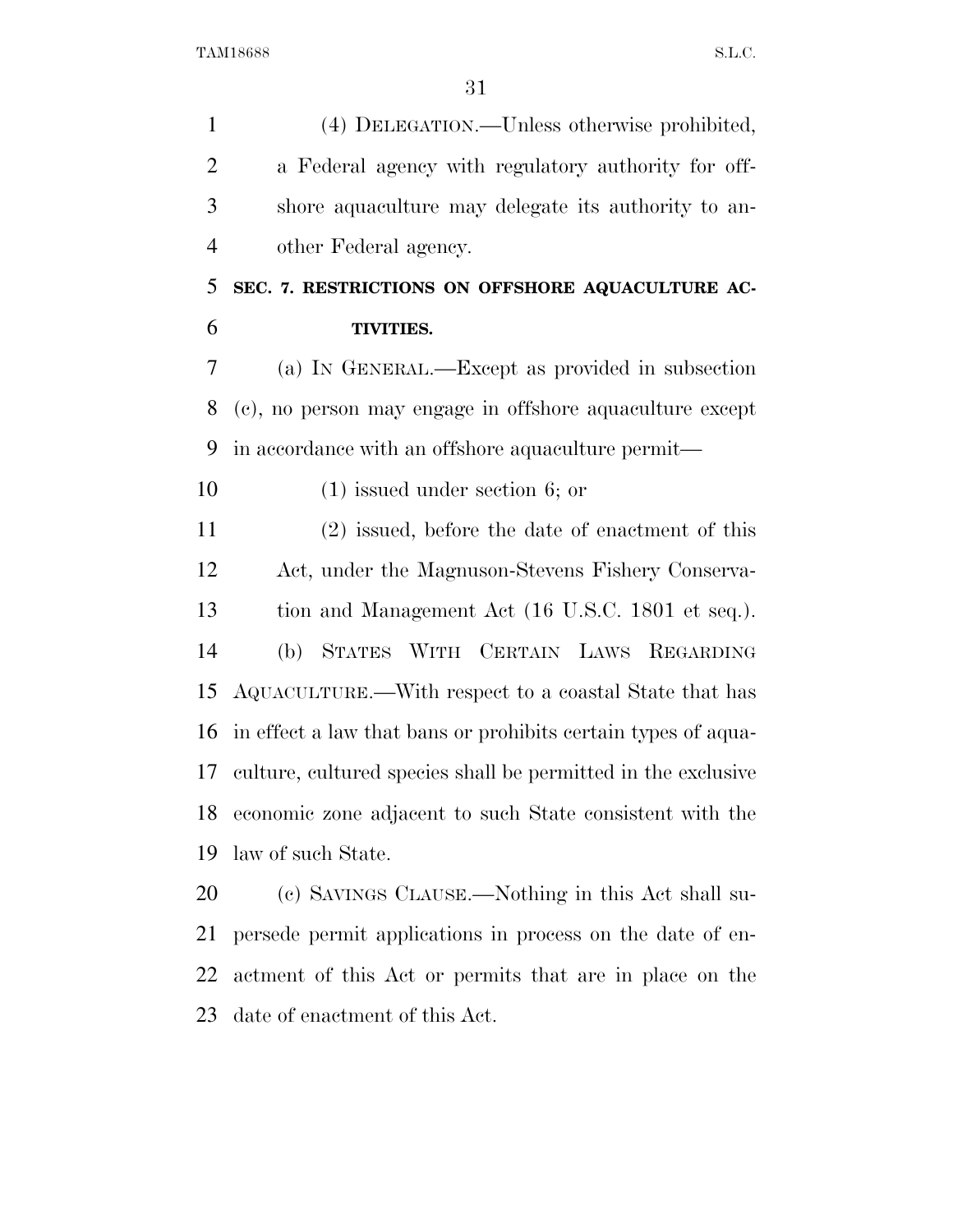| 1  | SEC. 8. RECORDKEEPING AND ACCESS TO INFORMATION.              |
|----|---------------------------------------------------------------|
| 2  | (a) REGULATIONS.—The Secretary, after consulta-               |
| 3  | tion with other interested Federal departments and agen-      |
| 4  | cies, shall prescribe by regulation—                          |
| 5  | (1) the records that a permit holder is required              |
| 6  | to establish and maintain;                                    |
| 7  | $(2)$ the reports that a permit holder is required            |
| 8  | to make;                                                      |
| 9  | $(3)$ the information that a permit holder is re-             |
| 10 | quired to provide, which shall include—                       |
| 11 | (A) data regarding escape events;                             |
| 12 | $(B)$ the prevalence of disease $\mathbf{F}$ in the off-      |
| 13 | shore aquaculture facility $\frac{1}{2}$ including a descrip- |
| 14 | tion of veterinary services provided for treat-               |
| 15 | ment; and                                                     |
| 16 | (C) other information, as the Secretary                       |
| 17 | may require; and                                              |
| 18 | (4) any other record keeping that a permit hold-              |
| 19 | er is required to satisfy, as necessary to carry out          |
| 20 | this Act.                                                     |
| 21 | (b) GOVERNMENT ACCESS.—Any United States offi-                |
| 22 | cial with an official responsibility for implementing and     |
| 23 | enforcing United States laws applicable to maritime fish-     |
| 24 | ing, shipping, or conservation, shall have reasonable ac-     |
| 25 | cess, at all times, to an offshore aquaculture facility for   |
| 26 | which a permit is issued under this Act (for the purpose      |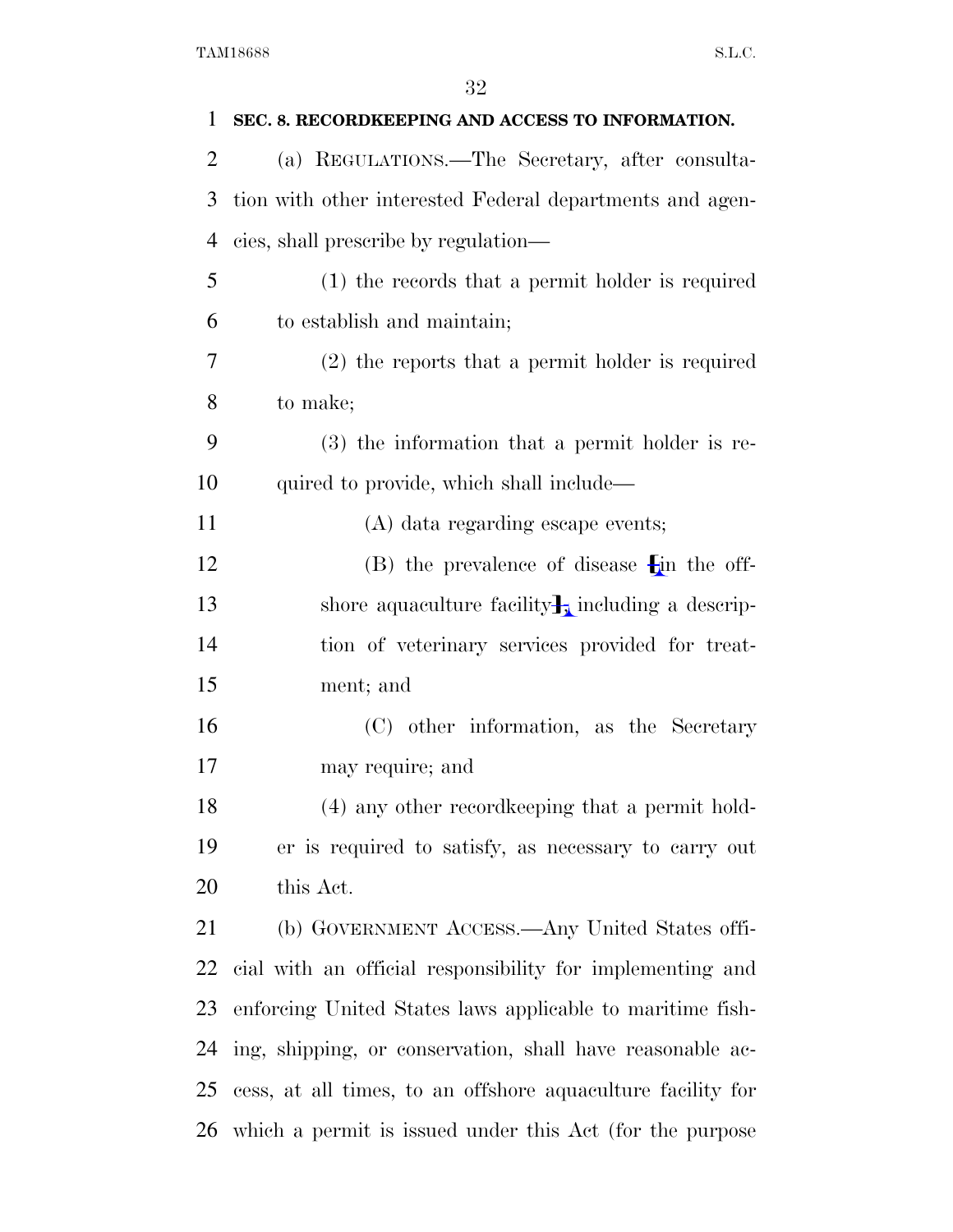of enforcing laws under the official's jurisdiction or other- wise carrying out the official's responsibilities). Such an official may inspect, at reasonable times, records, files, pa- pers, permits, processes, controls, and the offshore aqua- culture facility and may test any feature of the offshore aquaculture facility. Each inspection shall be conducted with reasonable promptness. The permit holder shall re- ceive timely notification, in writing, of the results of the inspection. (c) INSPECTION.— (1) FREQUENCY.—The Secretary shall con- duct— (A) an annual inspection of offshore aqua- culture facilities for which a permit is issued under section 6 for the first 5 years after issuance of the permit; and (B) a biennial inspection of such facilities thereafter.

 (2) NOTICE.—The Secretary shall provide rea- sonable notice prior to site inspections at offshore aquaculture facilities pursuant to paragraph (1).

22 (3) FACILITIES LOCATED ON THE OUTER CON- TINENTAL SHELF.—The Secretary of the Interior, or a designee of such secretary, is authorized with in-spection authority under subsection (b)(1) for ma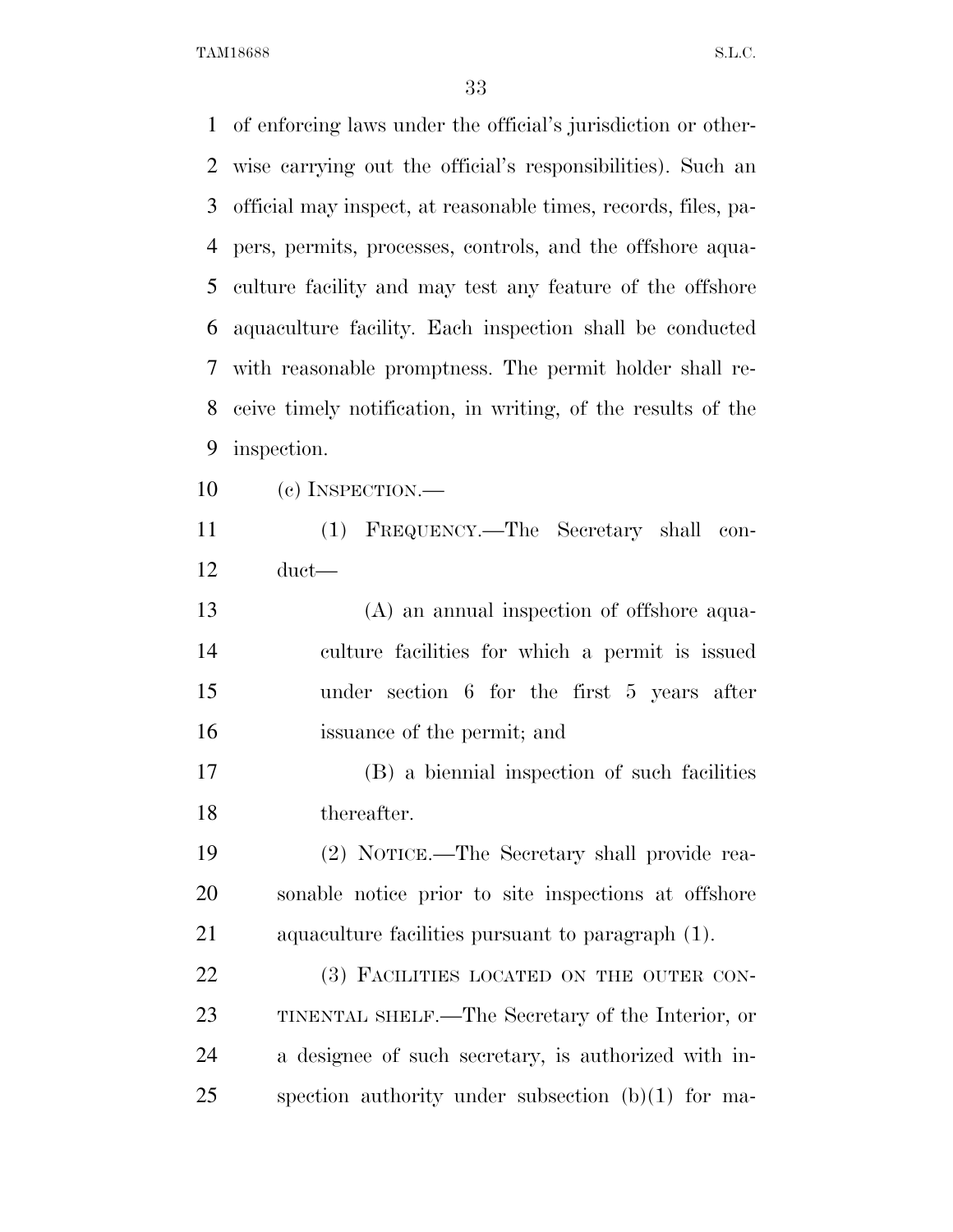1 rine aquaculture facilities located on the outer conti-2 nental shelf.

# 3 **SEC. 9. PROGRAMMATIC ENVIRONMENTAL IMPACT STATE-**4 **MENT.**

 (a) IN GENERAL.—The Secretary shall initiate and lead programmatic environmental impact statements (re- ferred to in this section as ''EIS'') for areas of the exclu- sive economic zone determined by the Secretary to be highly favorable for marine aquaculture and likely compat-ible with other uses of such areas.

 (b) DISTRIBUTION.—The programmatic EIS con- ducted by the Secretary need not cover the entirety of the exclusive economic zone, but the Secretary shall attempt 14 to provide coverage of the programmatic EIS in each area of the exclusive economic zone, including the East Coast, Gulf Coast, West Coast, and other areas of the Atlantic and Pacific in the jurisdiction of the United States.

18 (c) REQUIREMENTS.<sup>1</sup>The programmatic EIS shall 19 not supercede the requirements of the National Environ-20 mental Policy Act of 1969 (42 U.S.C. 4321 et seq.) (1)

# 21 **SEC. 10. ENVIRONMENTAL AND MANAGEMENT STANDARDS.**

22 In issuing permits under section 6 and conducting the 23 programmatic environmental impact statement under sec-24 tion 9, the Secretary shall(2) Individual projects may require additional review pursuant to (NEPA) to support projectlevel decisionmaking and to analyze specific issues of concern to other Federal agencies, States, and other stakeholders at the project level. (3) Programmatic and project-specific processes pursuant to (NEPA)... should consider all public input, including local and regional concerns.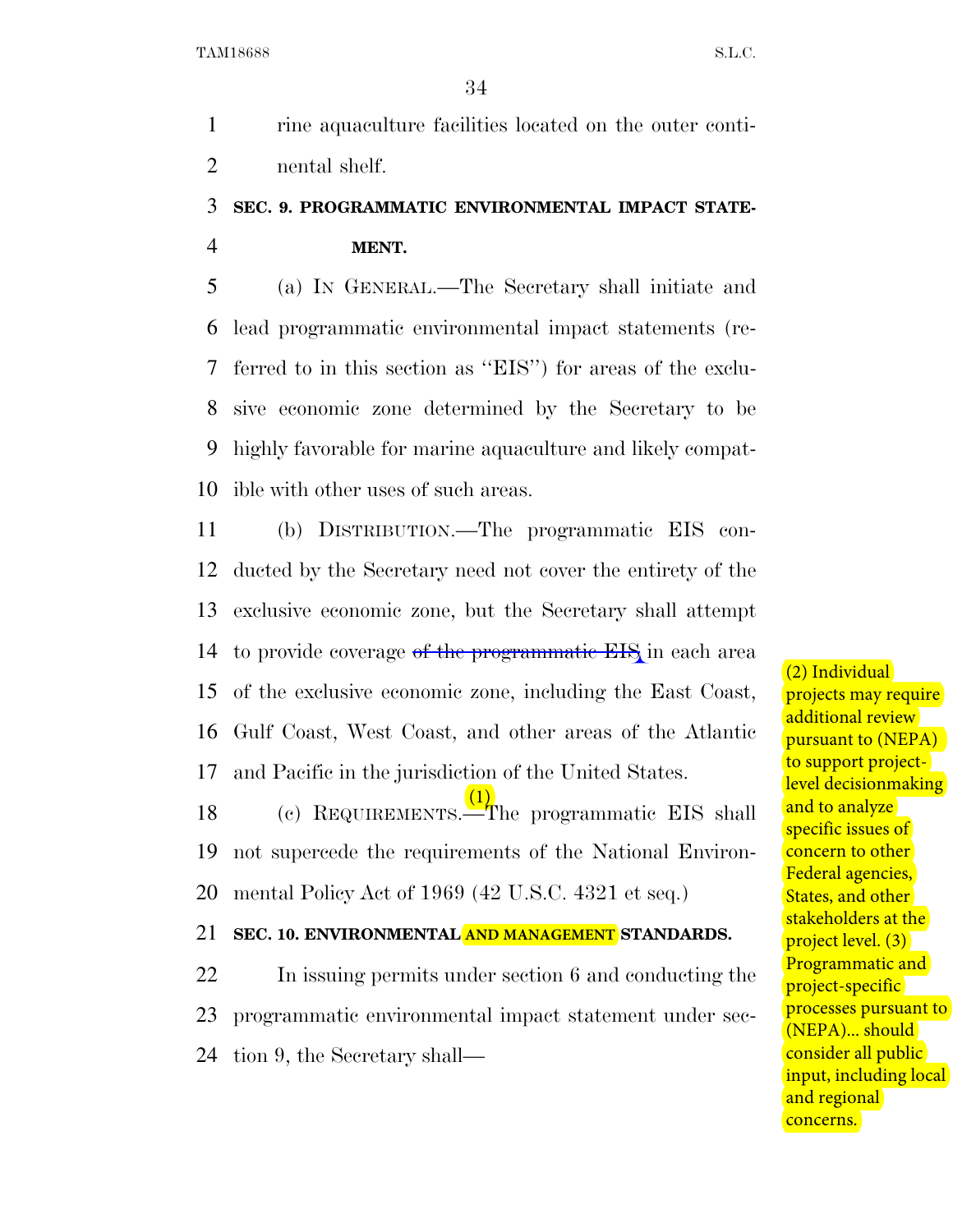|                    | (1) consult with appropriate Federal agencies,            |                                                  |
|--------------------|-----------------------------------------------------------|--------------------------------------------------|
| $\overline{2}$     | coastal States, and regional fishery management           | consider                                         |
| 3                  | councils to identify the environmental requirements       | environmental and                                |
| 4                  | that apply to offshore aquaculture under existing         | management factors<br>that apply to offshore     |
| 5                  | Federal and State laws (including regulations); and       | aquaculture under<br>existing Federal and        |
| 6                  | $(2)$ consider environmental standards for man-           | Sate law that -                                  |
|                    |                                                           | (A) are compatible<br>with the use of the        |
| $\mathcal{F}$      | aging offshore aquaculture in a manner that avoids,       | <b>EEZ</b> for navigation,                       |
| 8                  | minimizes, or mitigates adverse impacts to the ma-        | fishing, resource<br>protection, recreation,     |
| $\mathbf{\varrho}$ | rine environment, including standards that take into      | national defense                                 |
| $\overline{40}$    | account-                                                  | (including military<br>readiness), mineral       |
|                    |                                                           | and energy exploration                           |
| #                  | $(A)$ marine ecosystems;                                  | and development,                                 |
| $+2$               | (B) commercial and recreational fishing;                  | transportation, and<br>other activities within   |
| $+3$               | (C) interactions with living marine re-                   | the EEZ;                                         |
|                    |                                                           | (B) are consistent with                          |
| $+4$               | sources and birds;                                        | conservation and<br>mangement measures           |
| $+5$               | (D) escaped cultured species;                             | under the (MSA) and                              |
| $\overline{16}$    | (E) diseases associated with cultured spe-                | will not reasonably                              |
|                    |                                                           | interfere with fishing<br>access;                |
| $+7$               | eies to living marine resources; and                      | $(C)$ recognize the                              |
| $+8$               | (F) water quality.                                        | importance of fishery<br>resources to fishing    |
| 19                 | SEC. 11. RESEARCH AND DEVELOPMENT GRANT PROGRAM.          | communities as                                   |
|                    |                                                           | described in section                             |
| 20                 | (a) IN GENERAL.—The Secretary shall establish, in         | $301(a)(8)$ of the MSA;                          |
| 21                 | consultation with applicable Federal agencies, coastal    | (D) to the extent<br>practicable, avoid,         |
| 22                 | States, tribal governments, regional fishery management   | minimize, or mitigate                            |
|                    |                                                           | adverse impacts to the<br>marine environment;    |
| 23                 | councils, academic institutions, and interested stake-    | (E) avoid, minimize,                             |
| 24                 | holders, a research and development grant program to fur- | or mitigate to the                               |
| 25                 | ther the purposes of this Act. In carrying out this sub-  | extent practicable the<br>risk to and impacts on |
|                    |                                                           | wild fish stocks and                             |

(see next page)

fisheries;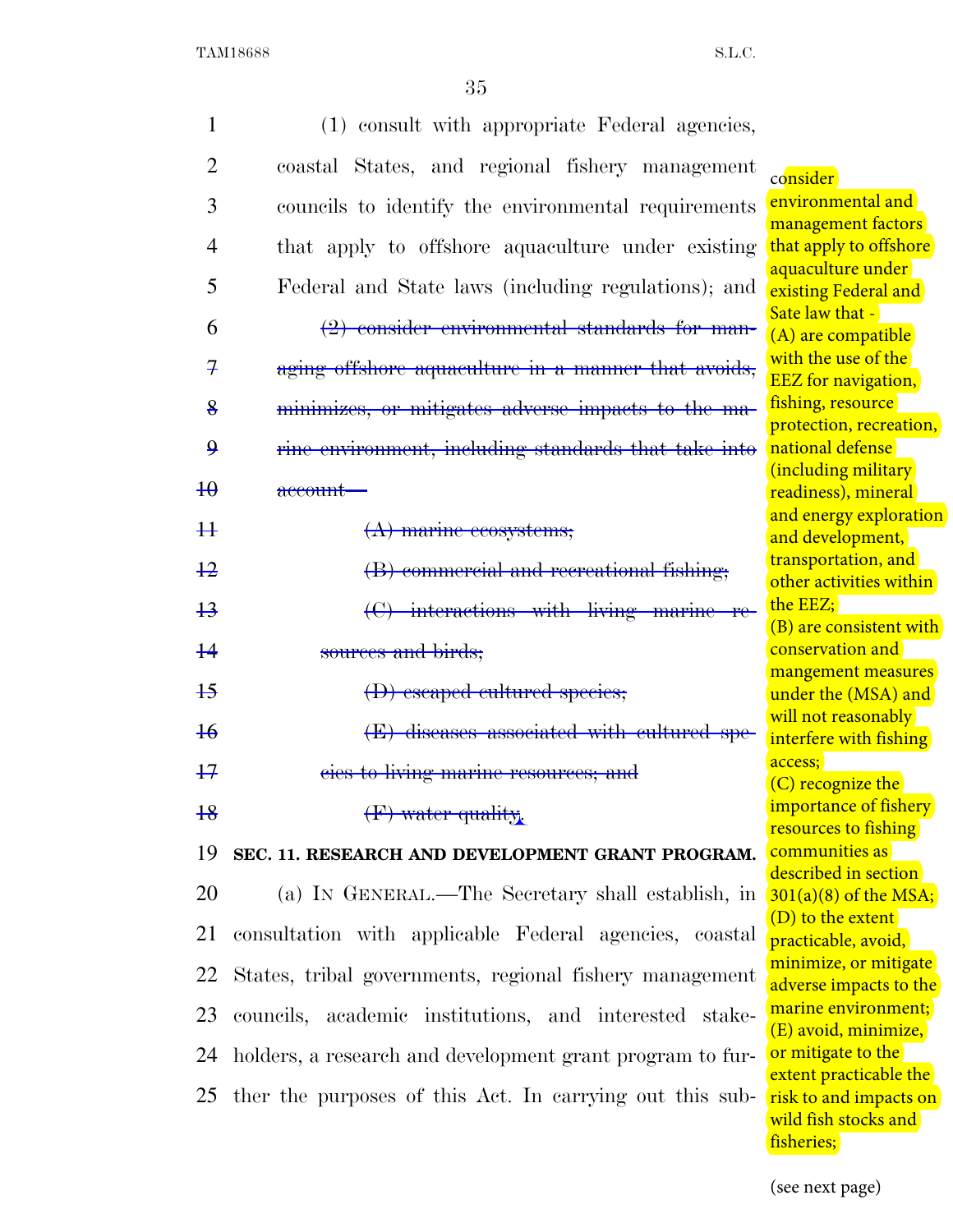1 section, the Secretary shall consider utilizing existing pro-2 grams that leverage State and local partnerships and take 3 advantage of the extramural research community, includ-4 ing the **Saltonstall-Kennedy Grant Program**, National Sea Grant College Program, the National Oceanographic Partnership Program, and consortium of institutions.

7 (b) COMPONENTS.—The research and development 8 grant program shall award competitive, peer-reviewed 9 grants to fund research and extension services—

 (1) to improve the understanding and applica- tion of larviculture for improving larval survival and breeding practices for cultured species and species of future interest for marine aquaculture;

14 (2) to advance the understanding and applica-15 tion of genetics research with respect to cultured 16 species and potential interactions with wild stocks;

 (3) to advance research into cultured species disease and management, mitigation, and prevention of disease, including efforts to support the develop- ment of comprehensive fish health management tools, including access to safe and effective vaccines, therapeutants, and therapies;

23 (4) to develop cost-effective alternative feeds to 24 optimize the use of wild fish, fish oil, plants, and al-25 ternative sources of protein and lipids in marine (F) use only cultured species in Federal waters that are described in section  $6(b)(2);$ (G) prevent the transmission of disease or parasites to wild stocks; (H) prevent the escape of culture species that may cause significant environmental harm; (I) minimize the risks and impacts on biological, chemical, and physical features of water quality; and (J) avoid, minimize, or mitigate, to the extent practicable, the cumulative adverse effects of the offshore aquaculture operation in consideration of other existing offshore aquaculture operations in the vicinity of the proposed site.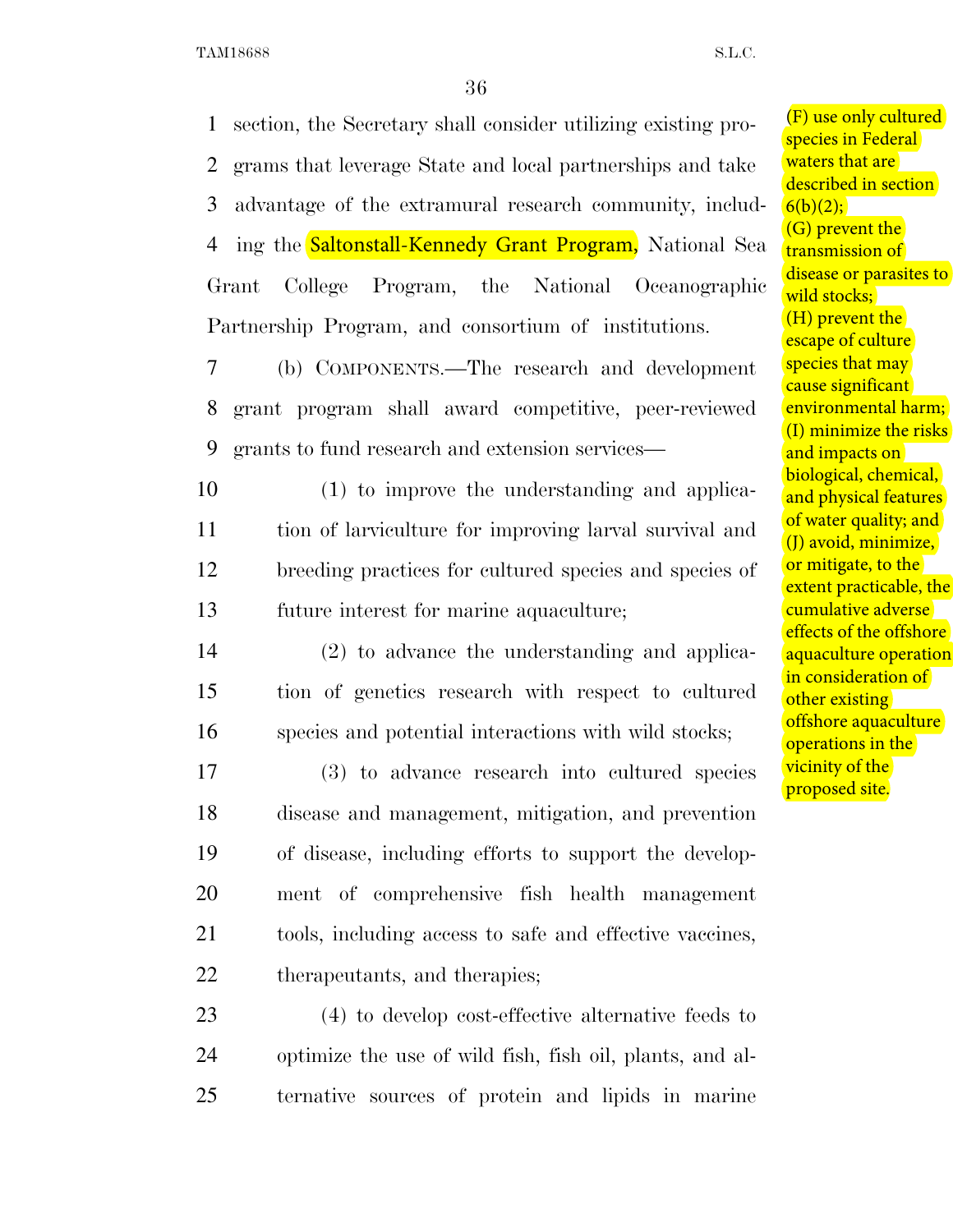aquaculture feeds and maintain the human health benefits of cultured seafood;

 (5) to improve techniques for monitoring, as- sessing, and addressing environmental and socio-economic effects;

 (6) to develop and evaluate methodologies to prevent, minimize, and mitigate potential adverse ecosystem and socioeconomic impacts of marine aquaculture, including methods for avoiding inter-actions with living marine resources;

 (7) to conduct research to document and in- crease the potential positive effects of marine aqua-culture;

 (8) to transition innovative aquaculture tech- nologies, including technologies focused on the com- mercialization of high-value marine species, from laboratory studies to commercial and restoration projects that create new, and support existing, jobs in coastal communities, produce healthful locally- sourced seafood, revitalize working waterfronts, sup-21 port traditional fishing communities, and restore de-pleted species and habitat;

 (9) to advance engineering solutions for marine aquaculture, to develop new technologies, to design engineering innovations to reduce the potential for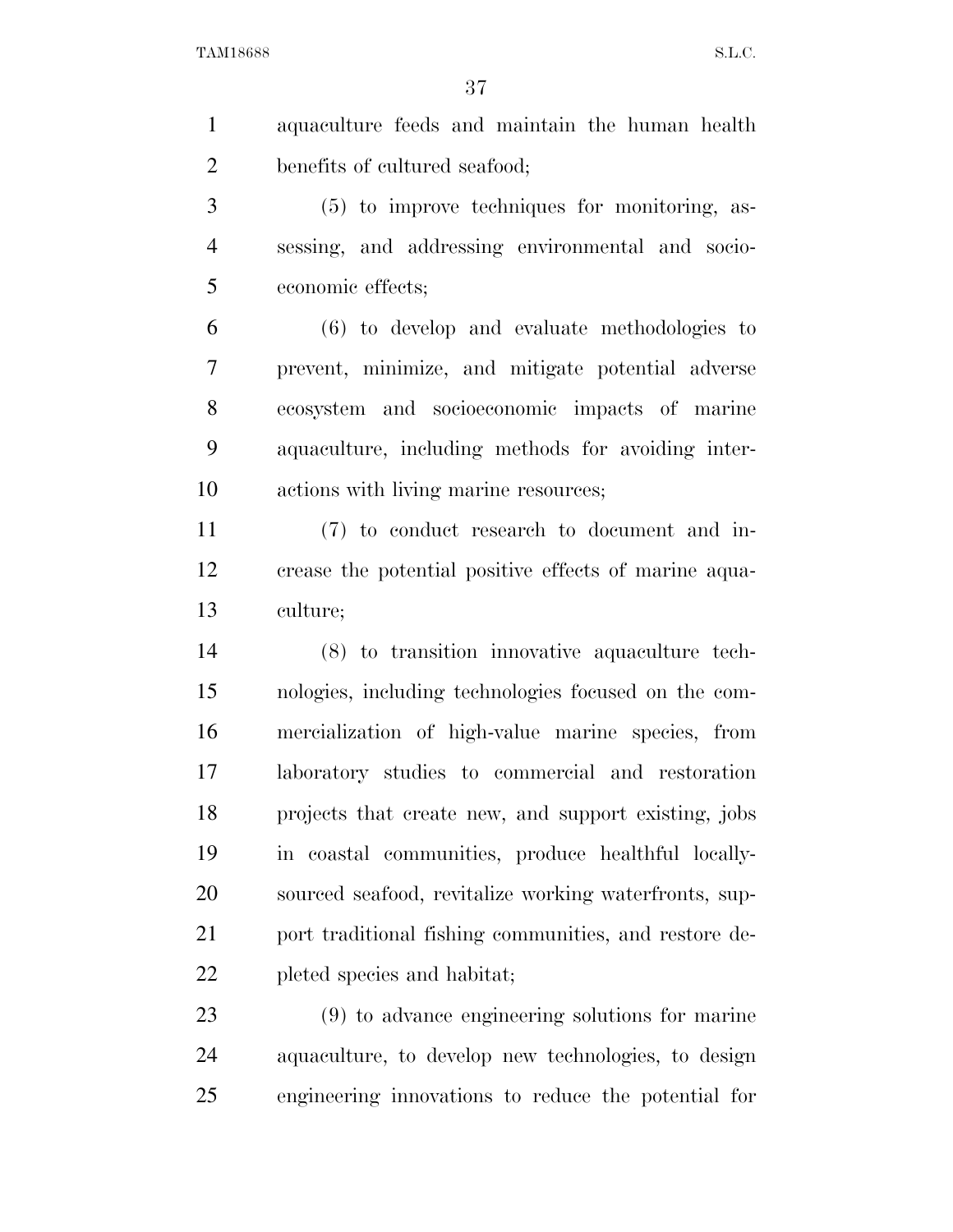| $\mathbf{1}$   | environmental impacts of marine aquaculture facili-                                                                                       |
|----------------|-------------------------------------------------------------------------------------------------------------------------------------------|
| $\overline{2}$ | ties, and to refine existing aquaculture cultivation                                                                                      |
| 3              | practices;                                                                                                                                |
| 4              | $(10)$ to monitor and assess the effects of envi-                                                                                         |
| 5              | ronmental changes on marine aquaculture, and de-                                                                                          |
| 6              | velop adaptation strategies;                                                                                                              |
| 7              | (11) to enhance and develop seafood marketing                                                                                             |
| 8              | programs for aquaculture species as part of broader Federal seafood<br>marketing initatives in order to promote trade in both wild-caught |
| $\boxed{9}$    | and farmed seafood existing grant programs; and                                                                                           |
| 10             | $(12)$ to investigate other priority issues identi-                                                                                       |
| 11             | fied by the Secretary.                                                                                                                    |
| 12             | (c) COORDINATION WITH OTHER FEDERAL PRO-                                                                                                  |
| 13             | GRAMS.—The Secretary shall—                                                                                                               |
| 14             | (1) coordinate aquaculture research and devel-                                                                                            |
| 15             | opment grants within the Department of Commerce                                                                                           |
| 16             | and with other Federal programs that provide grant                                                                                        |
| 17             | funding for purposes similar to those under sub-                                                                                          |
| 18             | section (b), such as grants administered by the Na-                                                                                       |
| 19             | tional Sea Grant College Program and the National                                                                                         |
| 20             | Institute of Standards and Technology; and                                                                                                |
| 21             | (2) coordinate the research and development                                                                                               |
| 22             | grant program established in this section with the                                                                                        |
| 23             | interagency aquaculture coordinating group estab-                                                                                         |
| 24             | lished under section 6 of the National Aquaculture                                                                                        |
| 25             | Act of 1980 (16 U.S.C. 2805) and with the research                                                                                        |
|                |                                                                                                                                           |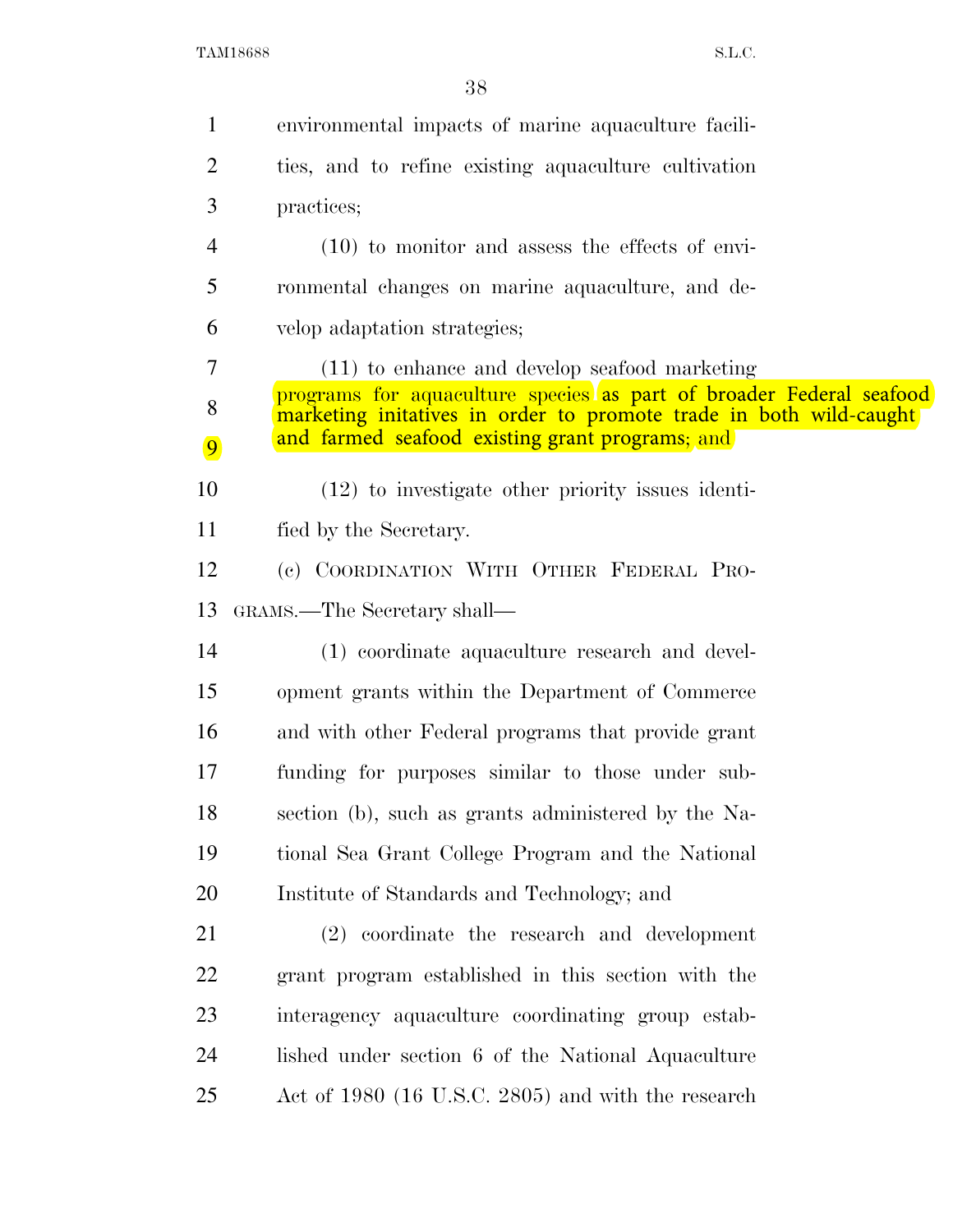and development conducted through the Cooperative Extension System of the Department of Agriculture. (d) COOPERATIVE RESEARCH AGREEMENT.—To carry out this section, the Secretary may enter into a coop- erative agreement with a State, institution of higher edu-cation, or other private institution or research center.

# **SEC. 12. ENFORCEMENT.**

 (a) PROHIBITED ACTS.—It is unlawful for any per-son—

 (1) to violate any provision of this Act or any regulation or permit issued pursuant to this Act;

 (2) to refuse to permit any officer authorized to enforce the provisions of this Act (in accordance with subsection (b)) access an offshore aquaculture facility subject to such person's control, or any on- shore facility, vessel, or other conveyance associated with such facility, for purposes of conducting any search or inspection in connection with the enforce- ment of this Act or any regulation or permit referred 20 to in paragraph  $(1)$ ;

 (3) to assault, resist, oppose, impede, intimi- date, or interfere with any such authorized officer in the conduct of any search or inspection described in paragraph (2);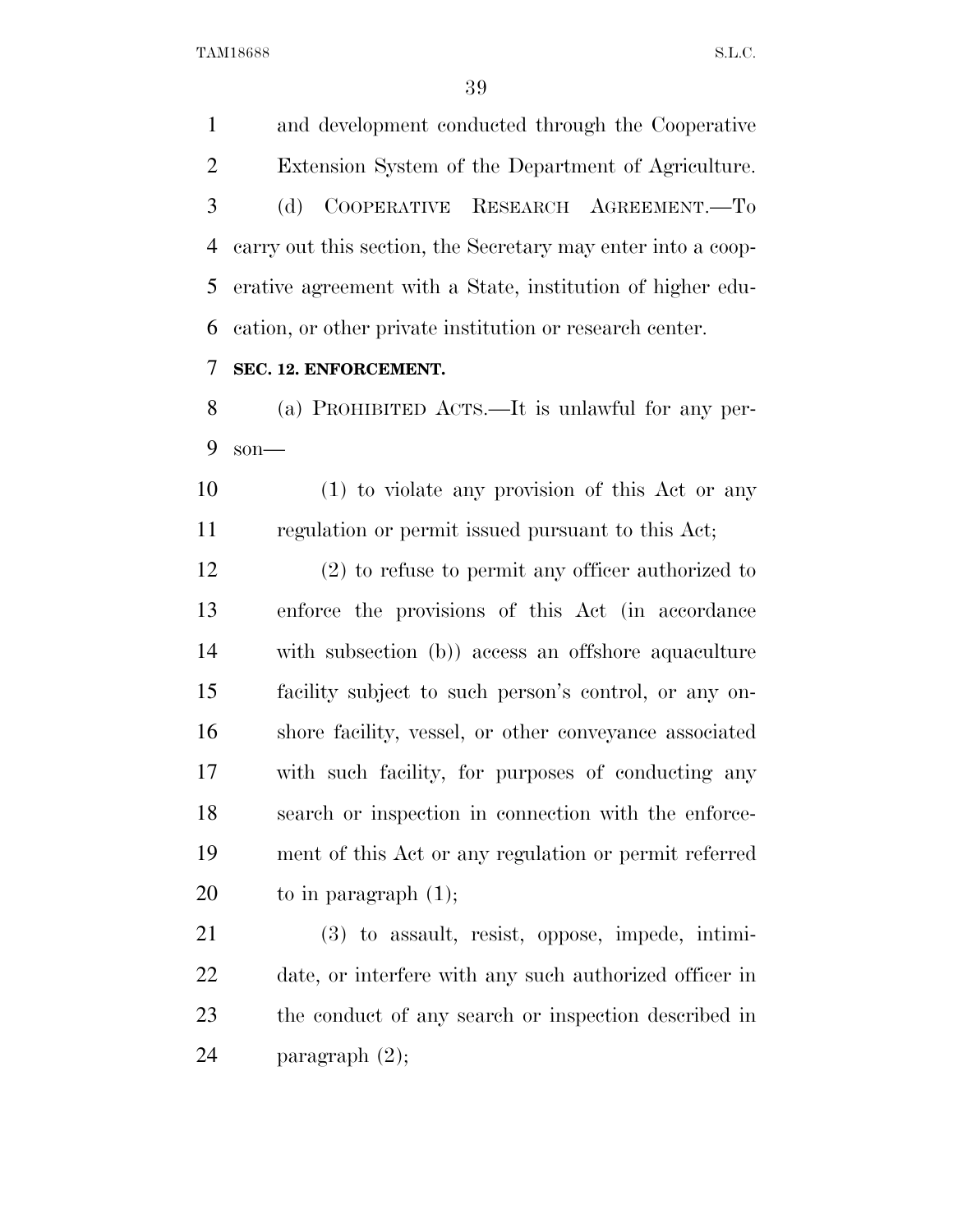| $\mathbf{1}$   | $(4)$ to resist a lawful arrest for any act prohib-   |
|----------------|-------------------------------------------------------|
| $\overline{2}$ | ited by this subsection;                              |
| 3              | (5) to ship, transport, offer for sale, sell, pur-    |
| $\overline{4}$ | chase, import, export, or have custody, control, or   |
| 5              | possession of, any fish produced, taken, retained, or |
| 6              | possessed in violation of this Act or any regulation  |
| 7              | or permit referred to in paragraph $(1)$ ;            |
| 8              | $(6)$ to interfere with, delay, or prevent, by any    |
| 9              | means, the apprehension or arrest of another person,  |
| 10             | knowing that such other person has committed any      |
| 11             | act prohibited by this subsection;                    |
| 12             | (7) to knowingly and willfully submit to the          |
| 13             | Secretary or the Governor of a State false informa-   |
| 14             | tion regarding any matter that the Secretary or Gov-  |
| 15             | ernor is considering in the course of carrying out    |
| 16             | this Act; or                                          |
| 17             | (8) without authorization, to remove, damage,         |
| 18             | or tamper with—                                       |
| 19             | (A) an offshore aquaculture facility owned            |
| 20             | by another person, which is located in the exclu-     |
| 21             | sive economic zone, including any component           |
| 22             | thereof; or                                           |
| 23             | (B) cultured species contained in such fa-            |
| 24             | cility or component thereof.                          |
| 25             | (b) AUTHORITIES AND RESPONSIBILITIES.—                |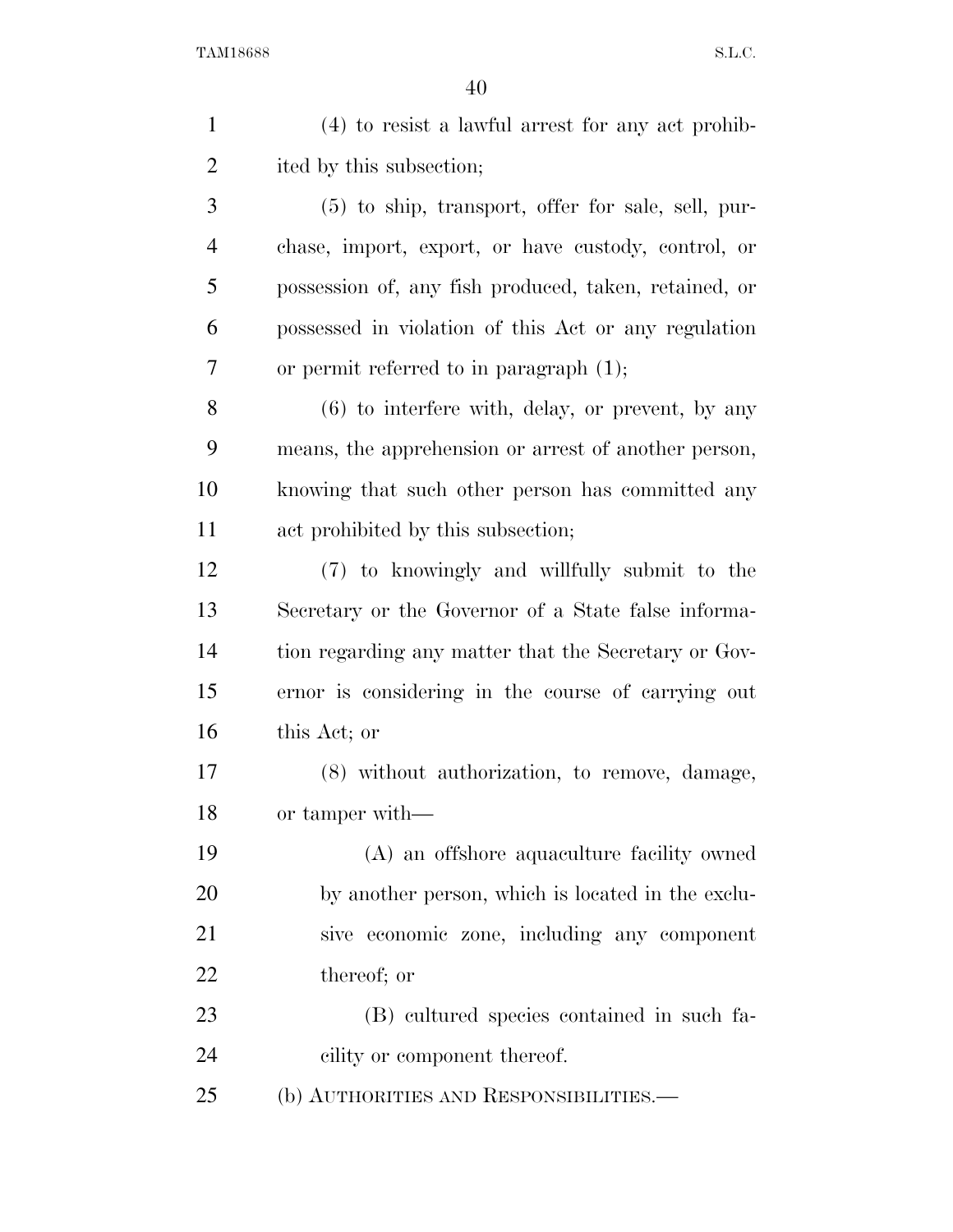| $\mathbf{1}$   | (1) IN GENERAL.—The authorities and respon-                       |
|----------------|-------------------------------------------------------------------|
| $\overline{2}$ | sibilities under subsections $(a)$ , $(b)$ , $(c)$ , and $(e)$ of |
| 3              | section 311 and subsection (f) of section 308 of the              |
| $\overline{4}$ | Magnuson-Stevens Fishery Conservation and Man-                    |
| 5              | agement Act (16 U.S.C. 1861, 1858) and para-                      |
| 6              | graphs $(2)$ , $(3)$ , and $(7)$ of section $310(b)$ of the       |
| 7              | Antarctic Marine Living Resources Convention Act                  |
| 8              | of $1984$ (16 U.S.C. 2439(b)) shall apply with re-                |
| 9              | spect to enforcement of this Act.                                 |
| 10             | (2) INCLUDED FACILITIES AND CONVEY-                               |
| 11             | ANCES.—For purposes of enforcing this Act, any                    |
| 12             | reference in the subsections and paragraphs listed in             |
| 13             | paragraph $(1)$ —                                                 |
| 14             | $(A)$ to a "vessel" or "fishing vessel" in-                       |
| 15             | cludes all offshore aquaculture facilities, and all               |
| 16             | associated onshore facilities, vessels, and other                 |
| 17             | conveyances; and                                                  |
| 18             | (B) to "fish", "marine resource", or "ma-                         |
| 19             | rine resources" includes cultured species.                        |
| 20             | (3) APPLICATION OF OTHER PROVISIONS.—The                          |
| 21             | subsections and paragraphs listed in paragraph (1)                |
| 22             | apply to violations of this Act and any regulations               |
| 23             | promulgated under this Act.                                       |
| 24             | (c) CIVIL ENFORCEMENT.—Any person who commits                     |
| 25             | any act that is unlawful under subsection (a) shall be lia-       |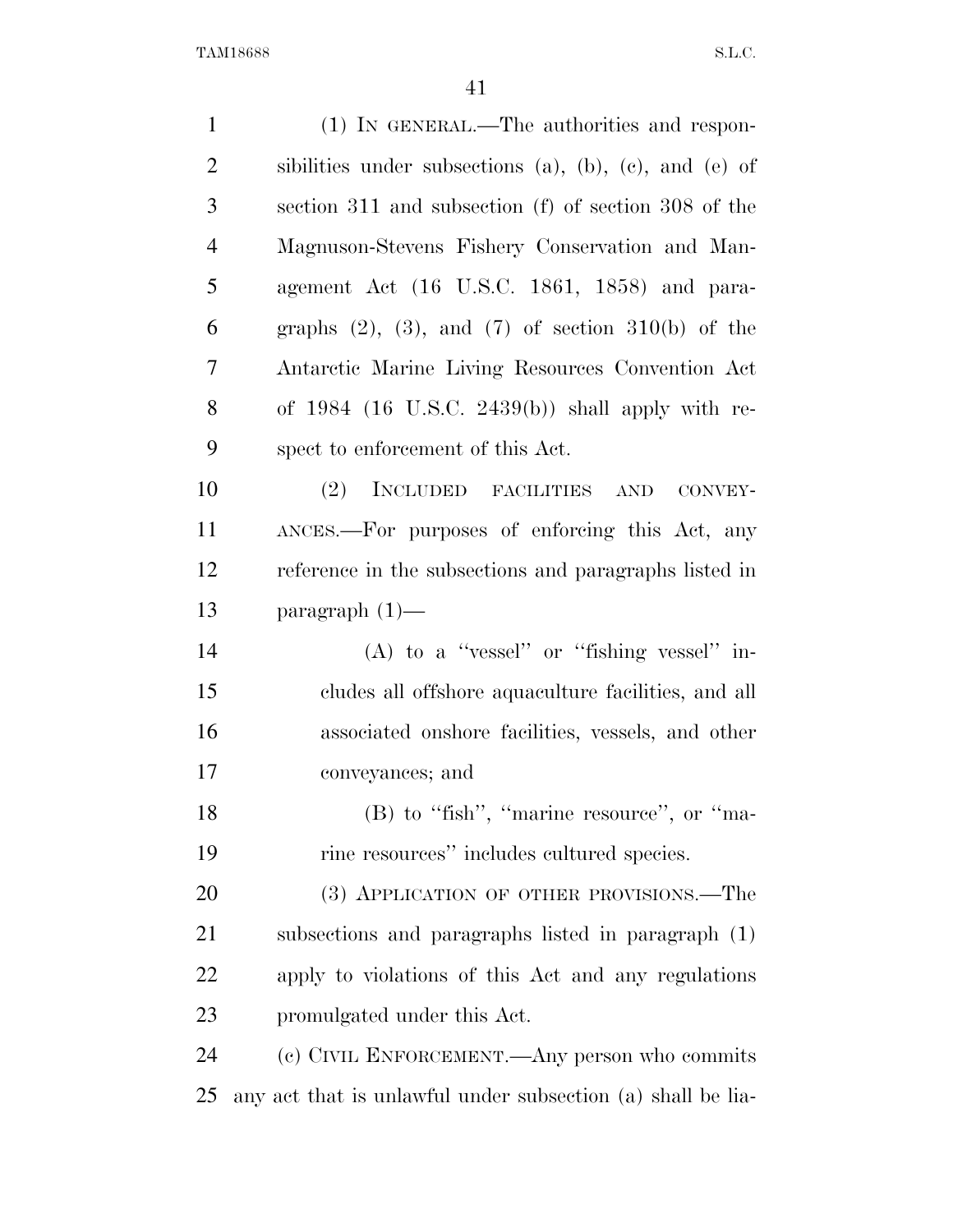ble to the United States for a civil penalty, and may be subject to a permit sanction, under section 308(g) of the Magnuson-Stevens Fishery Conservation and Manage-ment Act (16 U.S.C. 1858(g)).

 (d) FORFEITURE.—Any offshore aquaculture facility, and any associated onshore facilities, vessel, or other con- veyance (including its gear, furniture, appurtenances, stores, and cargo) used, and any cultured species (or the fair market value thereof) produced, taken, sold, pur- chased, retained, imported, exported, or possessed in con- nection with or as result of the commission of any act pro- hibited by subsection (a) shall be subject to forfeiture under section 310 of the Magnuson-Stevens Fishery Con-servation and Management Act (16 U.S.C. 1860).

 (e) CRIMINAL ENFORCEMENT.—Any person who 16 commits any act prohibited by paragraph  $(2)$ ,  $(3)$ ,  $(4)$ ,  $(6)$ ,

or (7) of subsection (a) is guilty of an offense under sec-

18 tion 309 of the Magnuson-Stevens Fishery Conservation Nowithstanding any

and Management Act (16 U.S.C. 1859).

# **SEC. 13. AUTHORIZATION OF APPROPRIATIONS.**

21 (a) In GENERAL.—There are authorized to be appro- <mark>if a warrant would be</mark> 22 priated to the Secretary for the purpose of carrying out **enforcement of a similar** this Act—

(1) \$60,000,000 for fiscal year 2018;

(2) \$65,000,000 for fiscal year 2019;

(f) Savings Clause other provision of law, no enforcement action under this Act may take place without a warrant, required for the provision of law under Federal or applicable State law.